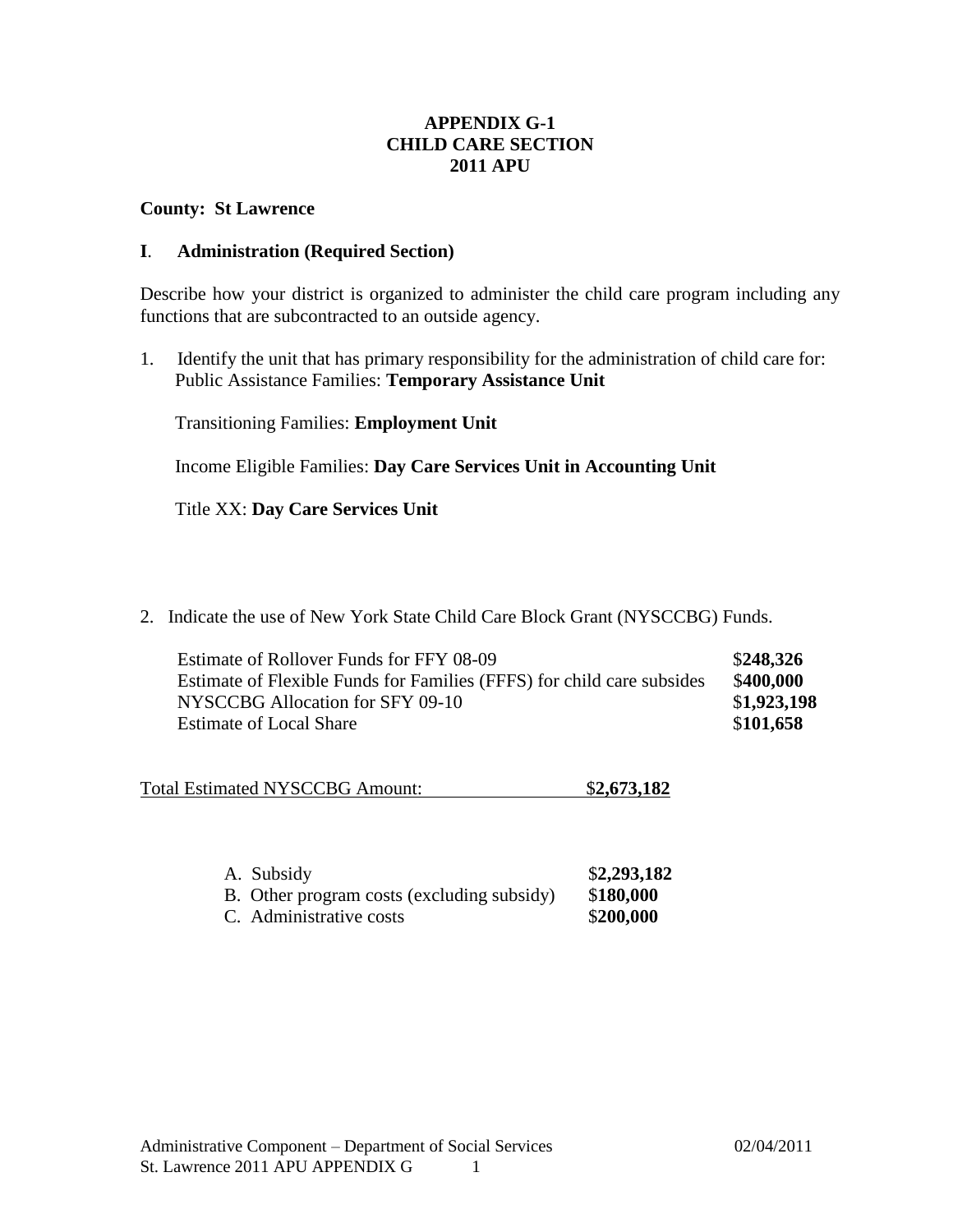3. Does your district have a contract or formal agreement with another organization to perform any of the following functions?

| Function:                                 | Organization:                             | <b>Amount of Contract:</b> |
|-------------------------------------------|-------------------------------------------|----------------------------|
| Eligibility screening                     |                                           |                            |
| Screening of legally-<br>exempt providers |                                           |                            |
| Assistance in locating care               |                                           |                            |
| Child Care Information<br><b>Systems</b>  |                                           |                            |
| Other                                     | <b>St. Lawrence Child Care</b><br>Council | \$51,700                   |

**Inconsideration of the same above-specified payment, SLCCC will provide the following:**

- **A. Provide technical assistance to families regarding the subsidy program and process through telephone, personal or mail contacts.**
- **B. Assist families in determining eligibility for subsidy assistance by discussing their family composition, work or continuing education circumstances and household income.**
- **C. Distribution of all subsidy application materials to families in St. Lawrence County through personal contact or mail.**
- **D. Distribution of all legally-exempt enrollment applications to families and providers in St. Lawrence County through personal contact or mail.**
- **E. Distribution of all time sheets families and providers within St. Lawrence County through personal contact or mail.**
- **F. Record and track all subsidy intake data reporting this to LDSS on a monthly basis**
- **G. Provide all technical assistance to legally-exempt and/or regulated providers regarding the subsidy assistance program and process.**
- **H. Provide all technical assistance to legally-exempt and/or regulated providers regarding the subsidy payment system and process.**
- **I.Data entry and on-going maintenance of the LDSS Online Daycare System for the purpose of processing payment of subsidies.**
- **J.Report information to and/or provide information to assist LDSS in fraud investigations.**
- **K. Provide information and assistance to other agencies regarding the child care subsidy assistance program.**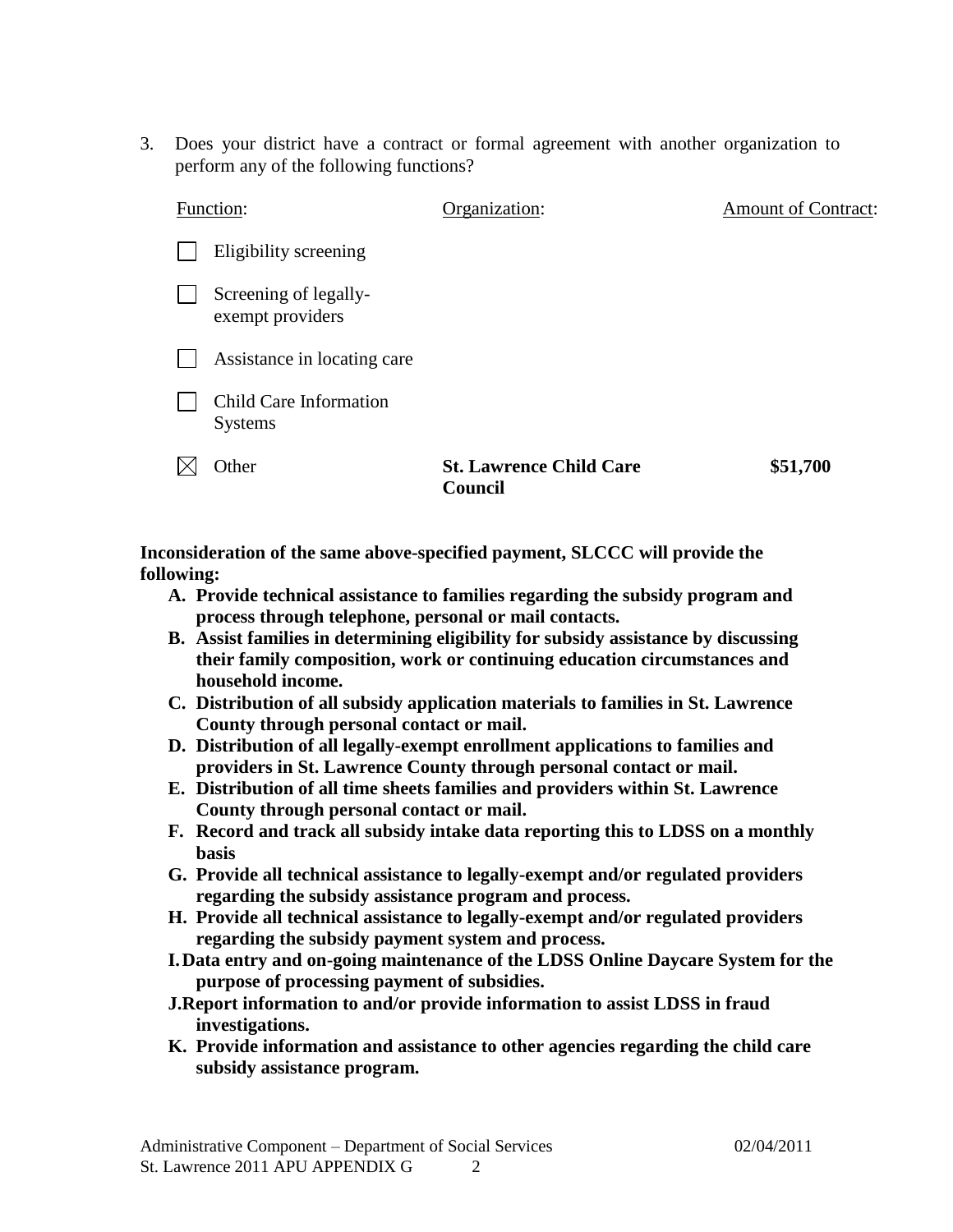# **APPENDIX G-2**

# **II. Other Eligible Families if Funds are Available (Required Section)**

Listed below are optional categories of eligible families that your district can include as part of its ICP. Select any categories your district wants to serve and describe any limitations associated with the category.

| <b>Optional Categories</b>                                                                                                                  | Option                               | <b>Limitations</b>                                                                                                                                                                                                                |
|---------------------------------------------------------------------------------------------------------------------------------------------|--------------------------------------|-----------------------------------------------------------------------------------------------------------------------------------------------------------------------------------------------------------------------------------|
| Public Assistance (PA)<br>families<br>1.<br>participating in an approved activity in<br>addition to their required work activity.           | Yes<br>N <sub>o</sub>                |                                                                                                                                                                                                                                   |
| 2. PA families or families with income up<br>to 200% of the State Income Standard<br>when the caretaker is:                                 |                                      |                                                                                                                                                                                                                                   |
| a) participating in an approved substance<br>abuse treatment program                                                                        | Yes<br>N <sub>o</sub>                |                                                                                                                                                                                                                                   |
| b) homeless                                                                                                                                 | $\times$ Yes<br>N <sub>o</sub>       |                                                                                                                                                                                                                                   |
| c) a victim of domestic violence                                                                                                            | Yes<br>N <sub>o</sub>                |                                                                                                                                                                                                                                   |
| d) in an emergency situation of short<br>duration                                                                                           | Yes<br>$\boxtimes$<br>N <sub>o</sub> |                                                                                                                                                                                                                                   |
| 3. Families with an open child protective<br>services case when child care is needed to<br>protect the child.                               | Yes<br>$\bowtie$<br>N <sub>o</sub>   | We also provide to all children ages 13<br>older<br>who<br>under<br>Court<br>are<br>&<br>Supervison by way of a Court Order of<br>Supervision or Custody where the<br>Service Plan identifies child care as a<br>needed services. |
| 4. Families with income up to 200% of the<br>State Income Standard when child care<br>services are needed because the child's<br>caretaker: |                                      |                                                                                                                                                                                                                                   |
| $\frac{1}{1}$<br>physically<br>mentally<br><b>or</b><br>a)<br>incapacitated                                                                 | Yes<br>N <sub>0</sub>                |                                                                                                                                                                                                                                   |
| b) has family duties away from home                                                                                                         | Yes<br>N <sub>o</sub>                |                                                                                                                                                                                                                                   |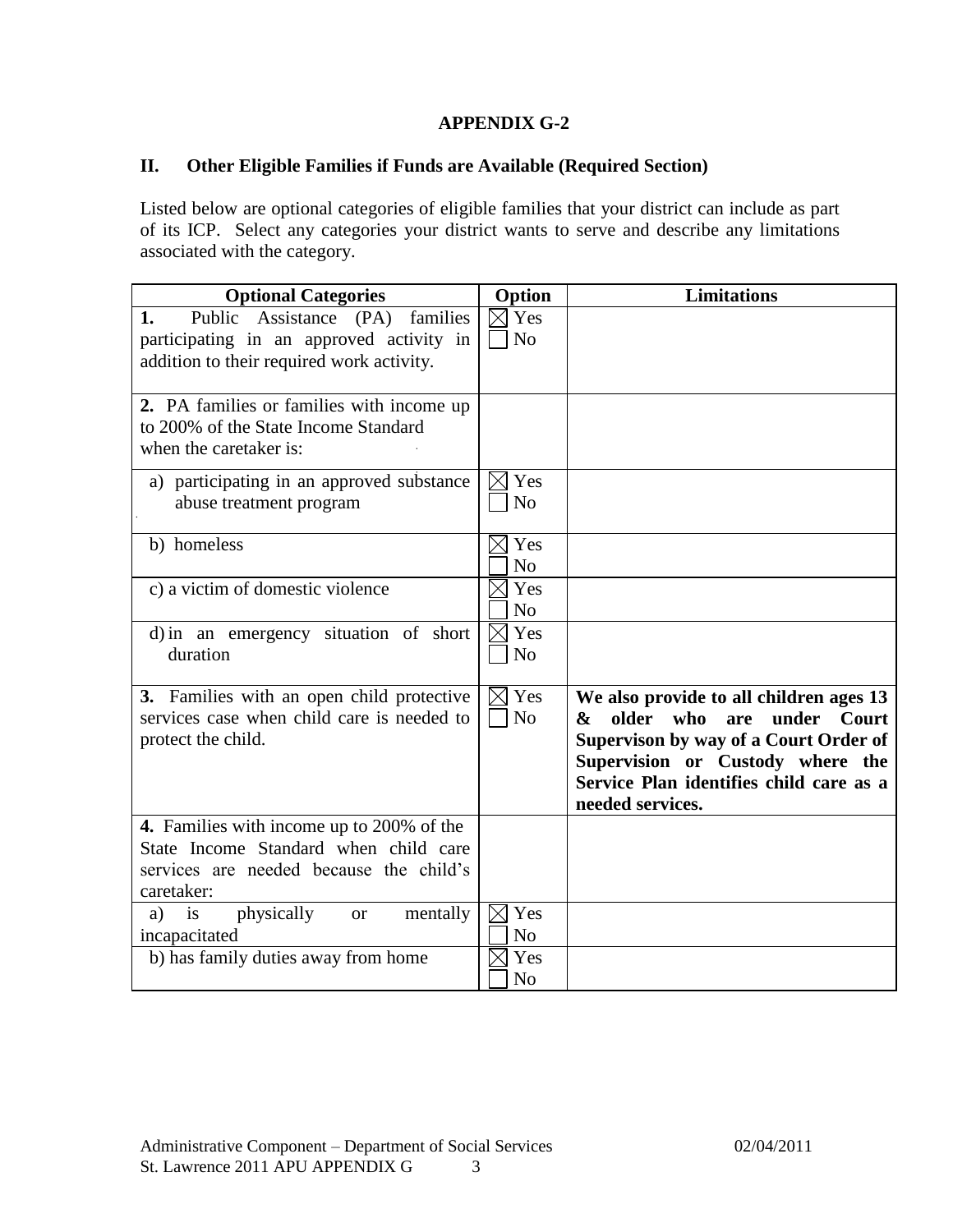| 5. Families with income up to 200% of the<br>State Income Standard when child care<br>services are needed for the child's caretaker<br>to actively seek employment for a period up<br>to 6 months.                                                 | Yes<br>$\boxtimes$<br>N <sub>o</sub> |  |
|----------------------------------------------------------------------------------------------------------------------------------------------------------------------------------------------------------------------------------------------------|--------------------------------------|--|
| <b>6.</b> PA families where a sanctioned parent is<br>participating in unsubsidized employment,<br>earning wages at a level equal to or greater<br>than the minimum amount under law.                                                              | Yes<br>$\boxtimes$<br>N <sub>o</sub> |  |
| 7. Families with income up to 200% of the<br>State Income Standard when child care<br>services are needed for the child's caretaker<br>to participate in:                                                                                          |                                      |  |
| a) a public or private educational<br>facility providing a standard high school<br>curriculum offered by or approved by<br>the local school district                                                                                               | Yes<br>$\boxtimes$<br>No             |  |
| b) an education program that prepares<br>an individual to obtain a NYS High<br>School equivalency diploma                                                                                                                                          | Yes<br>N <sub>o</sub>                |  |
| c) a program providing basic remedial<br>education in the areas of reading,<br>writing,<br>mathematics,<br>and<br>oral<br>for<br>individuals<br>communications<br>functioning below the ninth month of<br>the eighth grade level                   | $\boxtimes$ Yes<br>No                |  |
| d) a program providing literacy training<br>designed to help individuals improve<br>their ability to read and write;                                                                                                                               | Yes<br>N <sub>0</sub>                |  |
| e) English as a second language (ESL)<br>instructional program designed<br>to<br>develop skills in listening, speaking,<br>reading<br>writing<br>and<br>the<br>English<br>language for individuals whose primary<br>language is other than English | $\boxtimes$ Yes<br>No                |  |
| f) a two year full-time degree granting<br>program at a community college, a two<br>year college, or an undergraduate<br>college with a specific vocational goal<br>leading to an associate degree or<br>certificate of completion                 | Yes<br>No                            |  |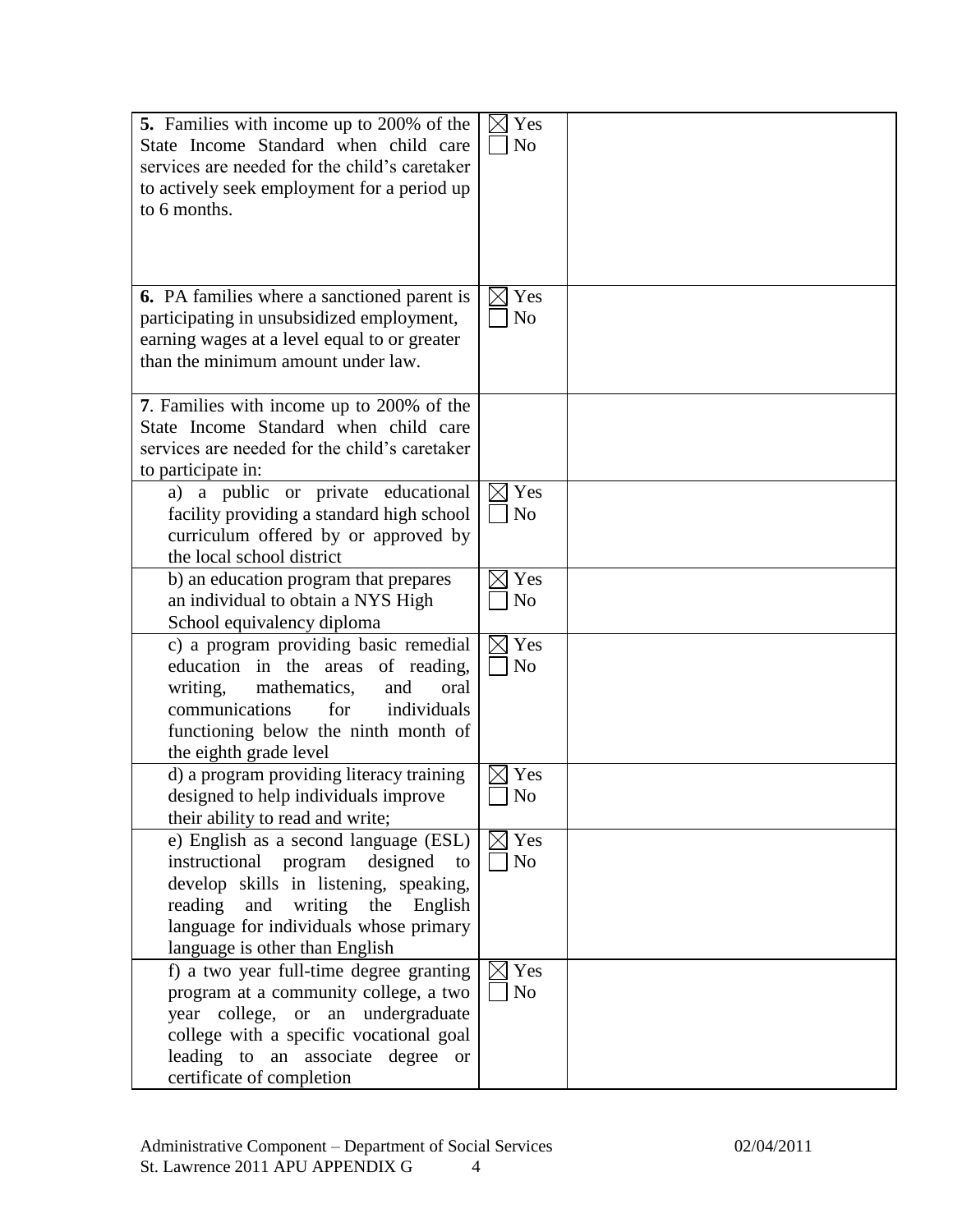| g) a training program, which has a<br>specific occupational goal and is<br>conducted by an institution licensed or<br>approved by the State Education<br>Department other than a college or<br>university                                                                                                                                                                                                                                                                                                                                                                                                                                                    | $\boxtimes$ Yes<br>N <sub>o</sub> |  |
|--------------------------------------------------------------------------------------------------------------------------------------------------------------------------------------------------------------------------------------------------------------------------------------------------------------------------------------------------------------------------------------------------------------------------------------------------------------------------------------------------------------------------------------------------------------------------------------------------------------------------------------------------------------|-----------------------------------|--|
| h) a prevocational skill training program<br>such as, a basic education and literacy<br>training program                                                                                                                                                                                                                                                                                                                                                                                                                                                                                                                                                     | $\boxtimes$ Yes<br>N <sub>o</sub> |  |
| i) a demonstration project designed for<br>vocational training or other project<br>approved by the Department of Labor.                                                                                                                                                                                                                                                                                                                                                                                                                                                                                                                                      | $\boxtimes$ Yes<br>No             |  |
| The parent/caretaker must complete the<br>selected programs listed under number<br>seven within 30 consecutive calendar<br>The parent/caretaker cannot<br>months.<br>enroll in more than one program.                                                                                                                                                                                                                                                                                                                                                                                                                                                        |                                   |  |
| 8. PA recipients and low income families<br>with incomes up to 200% of<br>the State<br>Income Standard who are satisfactorily<br>participating in a two-year program other<br>than one with a specific vocational<br>sequence (leading to an associates degree or<br>certificate of completion and that is<br>reasonably expected to lead<br>to<br>an<br>improvement in the parent/caretaker's<br>earning capacity) as long as the parent(s) or<br>caretaker is also working at least $17 \frac{1}{2}$<br>hours per week. The parent/caretaker must<br>demonstrate<br>his<br>her<br><b>or</b><br>ability<br>to<br>successfully complete the course of study. | $\boxtimes$ Yes<br>N <sub>o</sub> |  |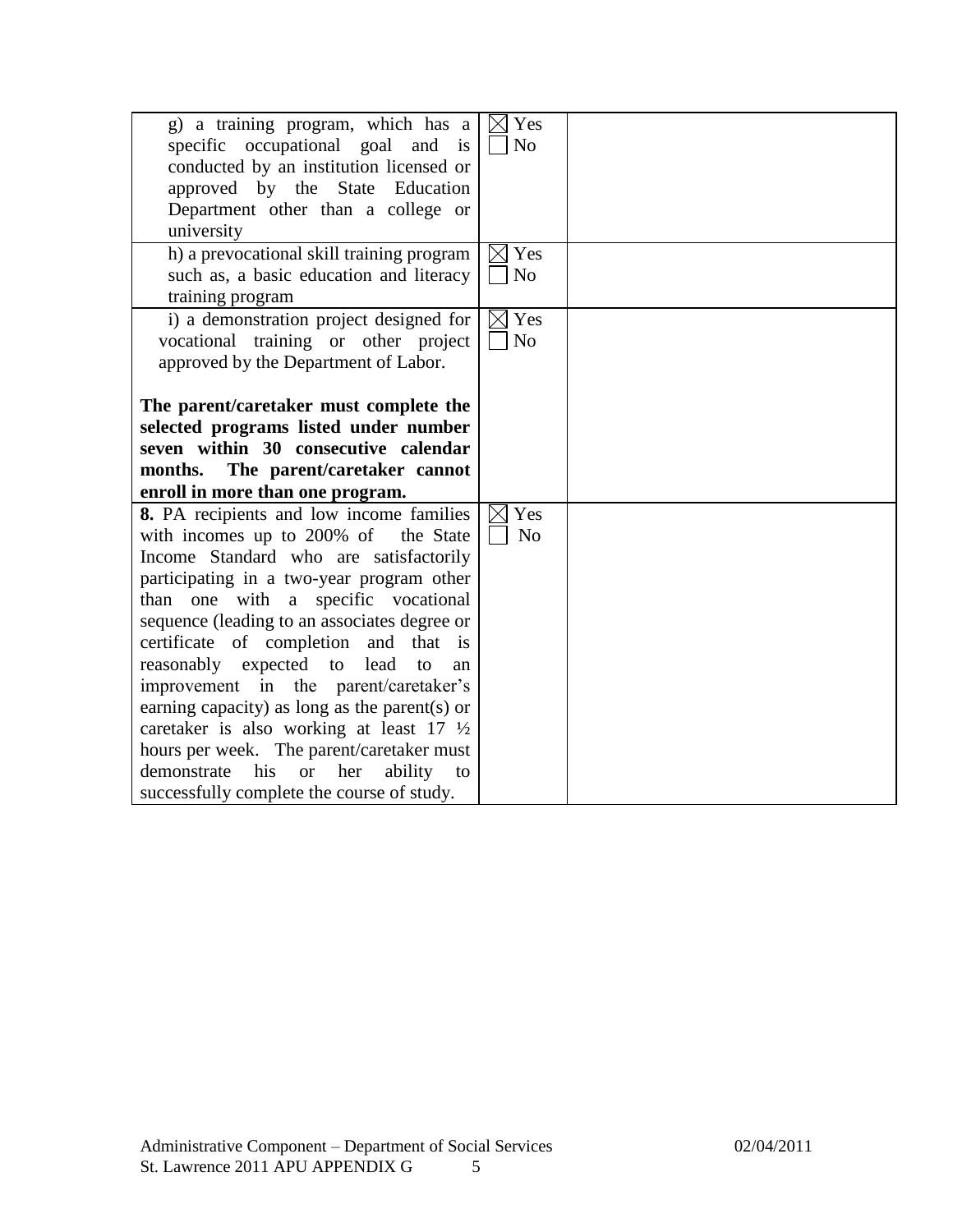| 9. PA recipients and low income families         | $\boxtimes$ Yes |  |
|--------------------------------------------------|-----------------|--|
|                                                  |                 |  |
| with incomes up to 200% of the State             | N <sub>o</sub>  |  |
| Income Standard who are satisfactorily           |                 |  |
| participating in a two-year college or           |                 |  |
| university program (other than one with a        |                 |  |
| specific vocational sequence) leading to an      |                 |  |
| associates degree or a certificate of            |                 |  |
| completion that is reasonably expected to        |                 |  |
| lead<br>improvement<br>in<br>the<br>to<br>an     |                 |  |
| parent/caretaker's earning capacity as long      |                 |  |
| as the parent $(s)$ or caretaker is also working |                 |  |
| at least $17 \frac{1}{2}$ hours per week. The    |                 |  |
| parent/caretaker must demonstrate his or         |                 |  |
| her ability to successfully complete the         |                 |  |
| course of study.                                 |                 |  |
| 10. PA recipients and low income families        | Yes<br>IXI      |  |
| with incomes up to 200% of the State             | N <sub>0</sub>  |  |
| Income Standard who are satisfactorily           |                 |  |
| participating in a four-year college or          |                 |  |
| university program (leading to a bachelor        |                 |  |
| degree and that is reasonably expected to        |                 |  |
|                                                  |                 |  |
| lead<br>improvement<br>in<br>the<br>to<br>an     |                 |  |
| parent/caretaker's earning capacity) as long     |                 |  |
| as the parent $(s)$ or caretaker is also working |                 |  |
| at least 17 1/2 hours per week. The              |                 |  |
| parent/caretaker must demonstrate his or         |                 |  |
| her ability to successfully complete the         |                 |  |
| course of study.                                 |                 |  |
| 11. Families with income up to 200% of the       | Yes             |  |
| State Income Standard when child care            | $\boxtimes$ No  |  |
| services are needed for the child's caretaker    |                 |  |
| to participate in a program to train workers     |                 |  |
| in a employment field that currently is or is    |                 |  |
| likely to be in demand in the near future, if    |                 |  |
| the caretaker documents that he or she is a      |                 |  |
| dislocated<br>worker<br>and<br>is<br>currently   |                 |  |
| registered in such a program, provided that      |                 |  |
| child care services are only used for the        |                 |  |
| portion of the day the caretaker is able to      |                 |  |
| document is directly related to the caretaker    |                 |  |
| engaging in such a program.                      |                 |  |
|                                                  |                 |  |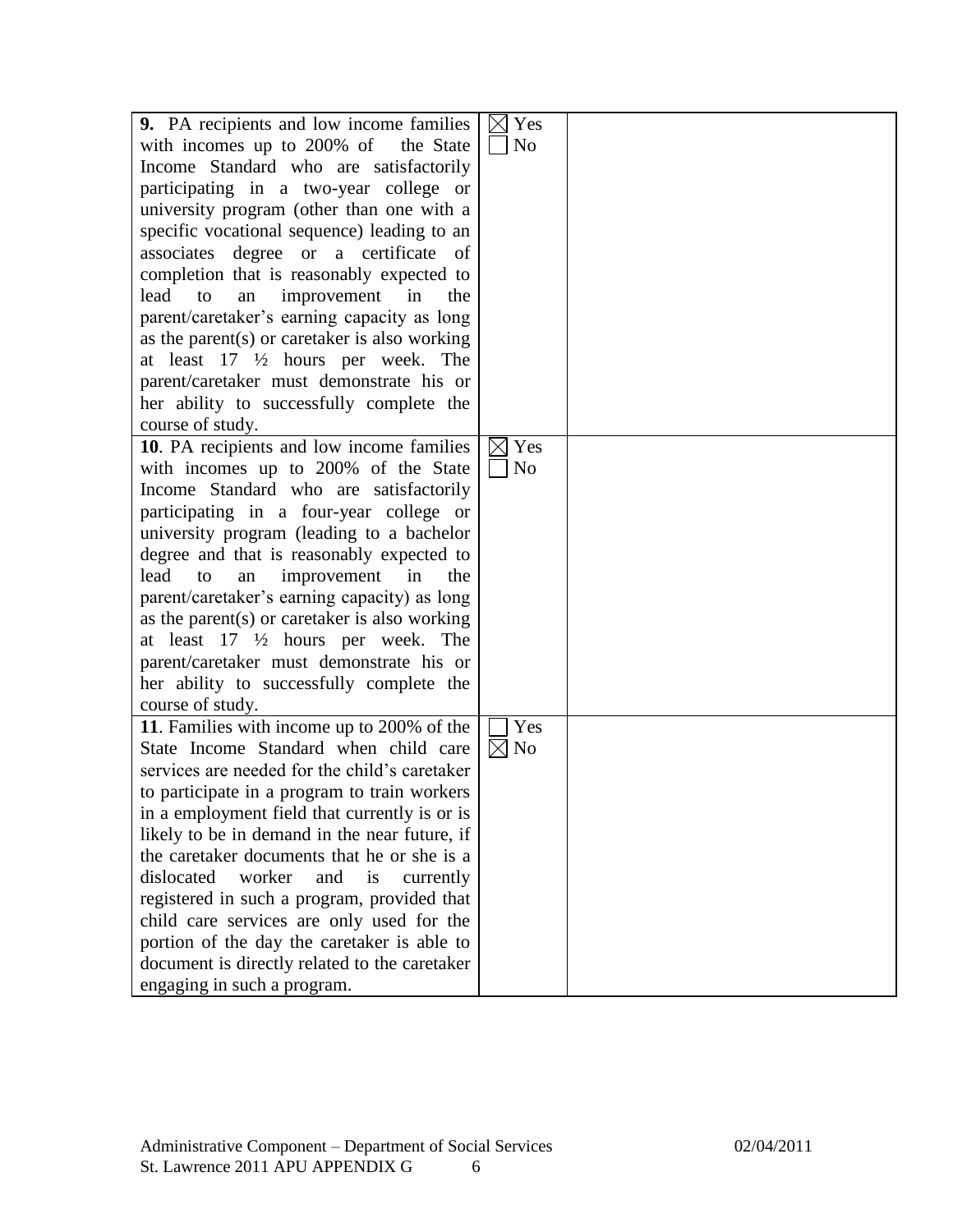### **APPENDIX G-3**

**III. Reasonable Distance, Very Low Income, Definition of Engaged In Work For Child Care In Lieu of Temporary Assistance, Family Share, Case Closings and Openings, and Fraud and Abuse Control Activities (Required Section)**

### **Reasonable Distance**

Your district is required to define reasonable distance based on community standards for determining accessible child care.

The following defines "reasonable distance": **20 miles**

Describe any steps/consultations made to arrive at your definition: **An internal review took place which included discussions with child care staff in Temporary Assistance and Children's Services. Agency took into consideration the size and rural nature of our county. We considered travel to where the major employment areas are in relation to where day care centers and/or homes are located in the county.**

### **Very Low Income**

Very Low Income is defined by each district and is used in determining priorities for child care benefits.

Very Low Income is defined as **200**% of the State Income Standard.

#### **Family Share**

Family share is the weekly amount paid towards the costs of the child care services by the child's parent or caretaker. In establishing family share, your district must select a percentage from 10% to 35% to use in calculating the family share. The family share of child care is calculated by applying the family share percentage against the amount of the family's annual gross income that is in excess of the State Income Standard divided by 52.

Family Share Percentage selected by our district **25**%.

#### **Case Closings** (select one or two)

1. The district must describe below how priority is given to federally mandated priorities and describe local priorities. If all NYSCCBG funds are committed, the district will discontinue funding to those families that have lower priorities in order to serve families with higher priorities. Described below is how the district will select cases to be closed in the event that there are insufficient or no funds available.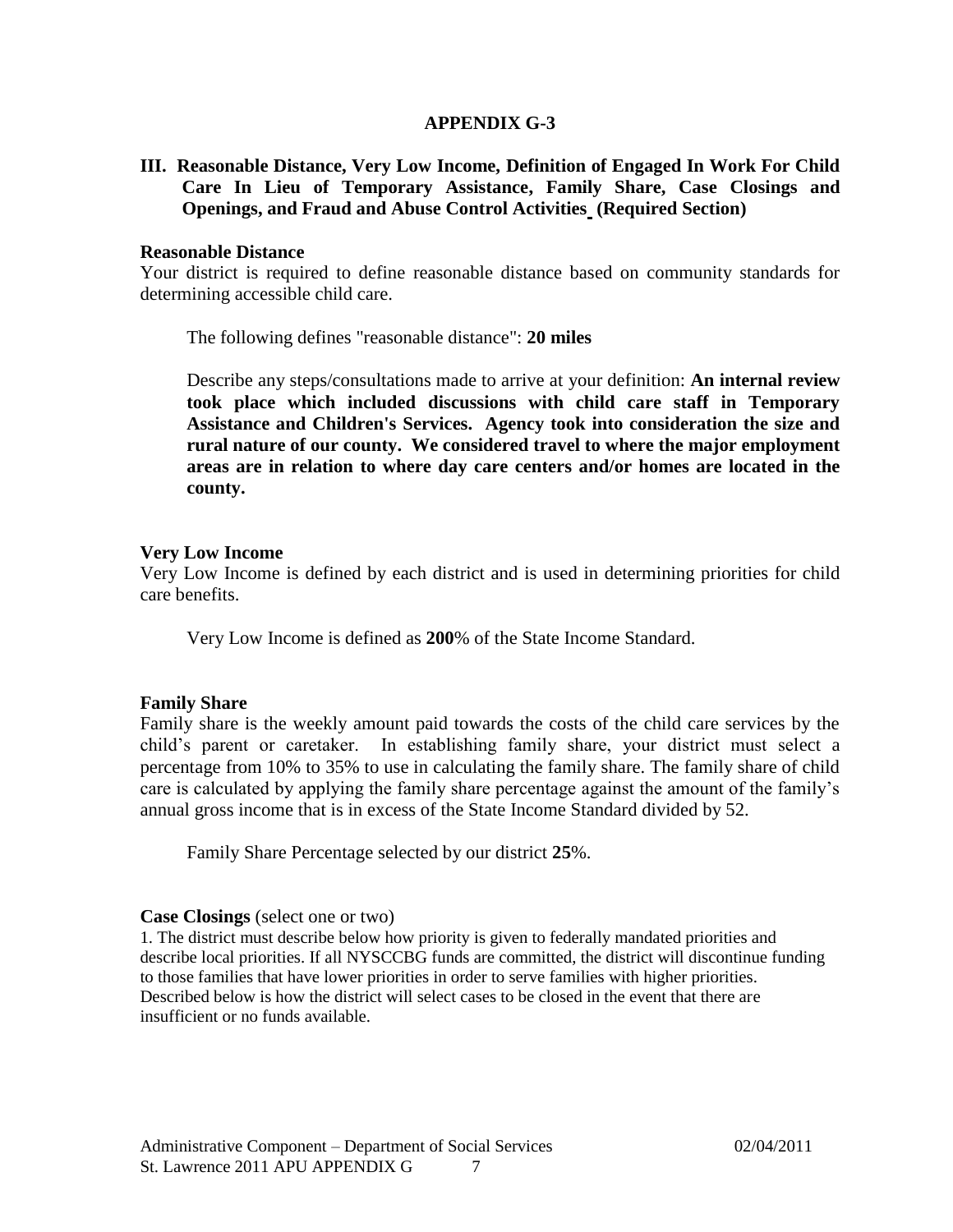2. The district has not established priorities beyond the federally-mandated priorities. If all NYSCCBG funds are committed, case closings for families which are not eligible under a child care guarantee and are not a federally-mandated priority must be based on the length of time in receipt of services. The length of time used to close cases may be based either on the shortest or longest time receiving child care services but must be consistent for all families. The district has chosen to close cases based on:

 $\Box$  shortest time receiving child care services  $\boxtimes$  longest time receiving child care services

# **Case Openings**

The district must describe below how priority is given to federally mandated priorities and how the district will select cases to be opened in the event that there are insufficient funds available.

**Apply the "Very Low Income" definitions first. Next will be children with special needs. In cases where information is duplicated Agency will determine date of application received within the Agency from cases on the waiting list. Cases will be opened based on earliest application date if eligible to receive the service.**

### **Fraud and Abuse Control Activities**

The district must identify below the criteria it will use to determine which child care subsidy applications suggest a higher than acceptable risk for fraudulent or erroneous child care subsidy payment and procedures for referring such applications to the district's front end detection system.

# **See enclosed EVR Plan completed by Liz Thomas of the fraud unit.**

### **FEDS Indicators;**

**1) Application is inconsistent with prior case information**

**2) Prior history of denial, case closing or overpayment resulting from an investigation**

**3) Landlord does not verify household composition or provides information inconsistent with application**

**4) No absent parent information or information is inconsistent with application**

**5) Child Care Provider lives in the same household as child**

The district must describe below it sampling methodology used to determine which cases it will seek verification of an applicant or recipient's continued need for child care including, as applicable, verification of participation in employment, education or other required activities.

# **St. Lawrence County has 6-month recetificationans and looks at 100% of the low income cases and veitfies the continued need for child care by obtaining pay stubs, statements from emplyers,and school schedules.**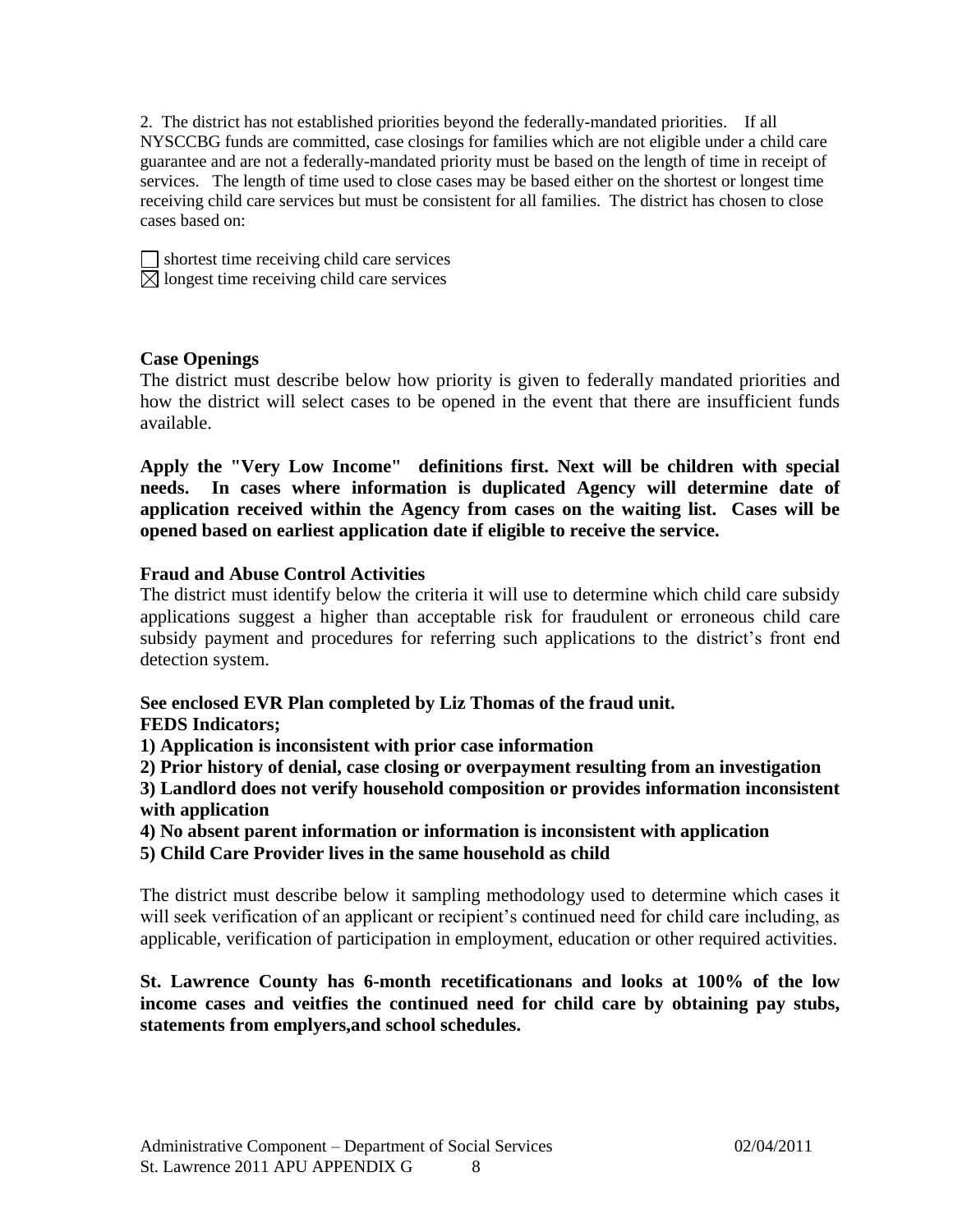The district must describe below it sampling methodology used to determine which child care providers of subsidized child care services they will review for the purpose of comparing the child care providers attendance forms for children receiving subsidized child care services and any child and adult care food program inspection forms to verify that child care was actually provided on the days listed on the attendance forms.

**St Lawrence County has approximately 50 child care providers that participate in CACFP (the actual number fluctuates as new providers participate and others leave CACFP). The child care council has agreed to randomly select 4 providers per month, if the provider has previously been selected or does not care for subsidized children they will not be included in the sample. The child care council will determine the last time a CACFP inspection was completed and the subsidized children seen at that inspection. The subsidized children's name will be compared with the subsidy attendance forms submitted by the provider, to the district, to verify that child care was actually provided on the days listed on the attendance forms. The council will give the results to the district. The district will follow up with any inconsistencies.**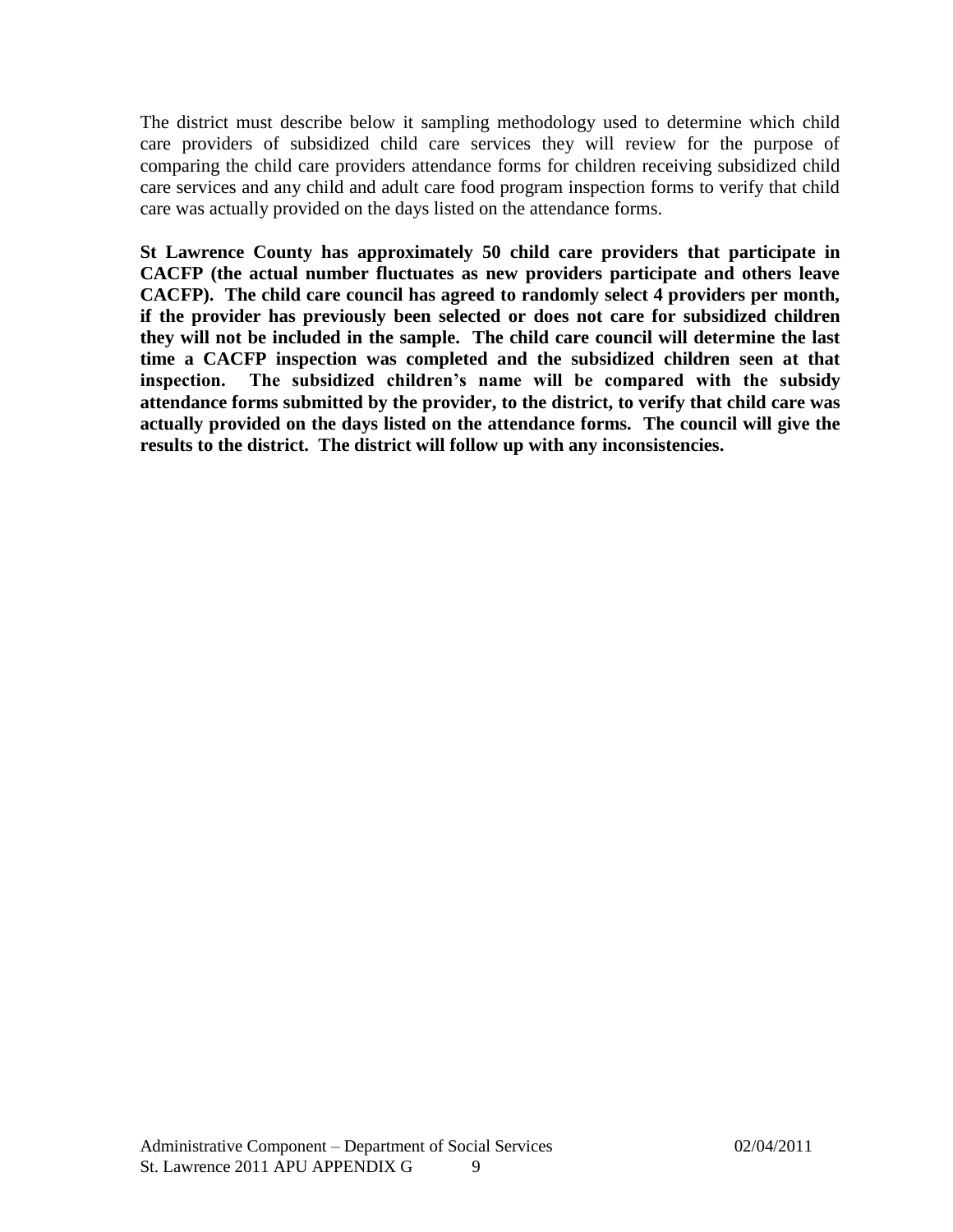# **APPENDIX G-4**

### **IV. District Options (Required Section)**

Districts have certain flexibility to administer the child care subsidy program to meet local needs. Check which options that your district wishes to include in your county plan. Complete attachments for any area(s) checked.

- 1. Our district has identified local priorities in addition to the federal priorities (complete Appendix G-5).
- 2.  $\Box$  Our district has chosen to establish funding set-asides for NYSCCBG (complete Appendix G-6).
- 3.  $\boxtimes$  Our district is using Title XX funds for the provision of child care services (complete Appendix G-7).
- 4. Our district has chosen to establish additional local standards for child care providers (complete Appendix G-8).
- 5.  $\boxtimes$  Our district has chosen to make payments to child care providers for absences (complete Appendix G-9).
- 6. Our district has chosen to make payments to child care providers for program closures (complete Appendix G-10).
- 7. Our district has chosen to pay for transportation to and from a child care provider (complete Appendix G-11).
- 8.  $\Box$  Our district has chosen to pay up to a 15% higher than the applicable market rates for regulated child care services that have been accredited by a nationally recognized child care organization (complete Appendix G-11).
- 9.  $\Box$  Our district has chosen to pay up to 15% higher than the applicable market rates for non-traditional hours (complete Appendix G-11).
- 10. Our district has chosen to pay up to 75% of the enhanced market rate for legally-exempt family and in-home child care providers who have completed 10 hours of training and the training has been verified by the legally-exempt care giver enrollment agency (complete Appendix G-11).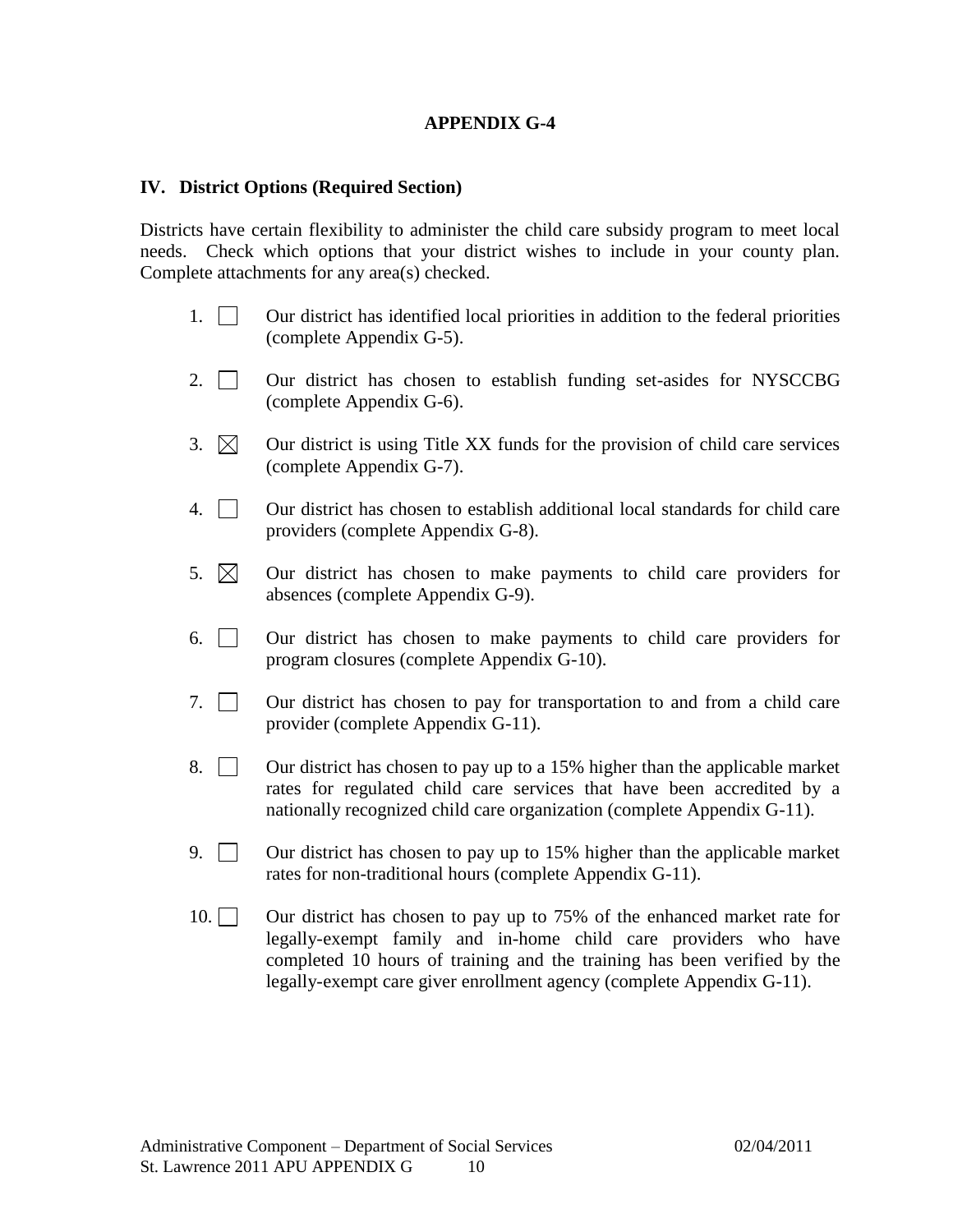- 11.  $\boxtimes$  Our district has chosen to pay for child care services while a caretaker who works the second or third shift sleeps (complete Appendix G-11).
- 12.  $\Box$  Our district has chosen to make payments to child care providers who provide child care services, which exceed 24 consecutive hours (complete Appendix G-12).
- 13.  $\boxtimes$  Our district has chosen to include 18, 19 or 20 year olds in the Child Care Services Unit (complete Appendix G-12).
- 14. Our district is seeking a waiver from one or more regulatory provisions. Such waivers are limited to those regulatory standards that are not specifically included in law (complete Appendix G- 12).
- 15.  $\boxtimes$  Our district has chosen to pay for breaks in activity for low income families (non public assistance families, complete Appendix G-12).
- 16.  $\boxtimes$  Our district has chosen to use local equivalent forms such as, but not limited to, child care application, client notification and/or legally exempt enrollment forms (attach copies of the local equivalent forms your district uses).

Any previous approvals for local equivalent forms will not be carried forward into this county plan. Therefore, any local equivalent forms a district wishes to establish or renew must be included in this plan and will be subject to review and approval by OCFS.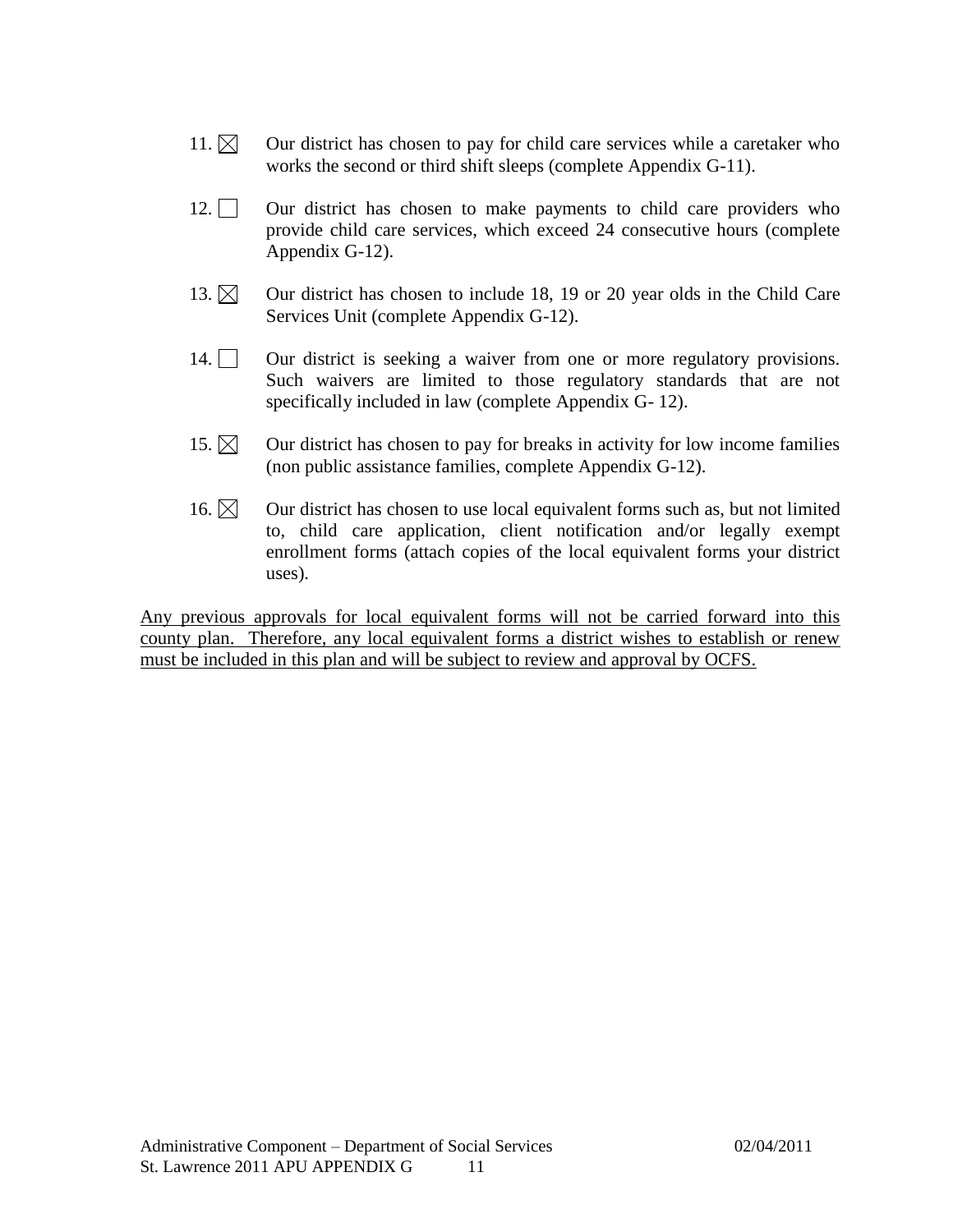# **APPENDIX G-5 PRIORITY POPULATIONS-ADDITIONAL LOCAL PRIORITIES**

In addition to the federal priorities of very low income families and families with children who have special needs, the following additional local priorities have been selected:

| Category:    | Rank: |
|--------------|-------|
| Description: |       |
|              |       |
| Category:    | Rank: |
| Description: |       |
|              |       |
| Category:    | Rank: |
| Description: |       |
|              |       |
| Category:    | Rank: |
| Description: |       |
|              |       |
| Category:    | Rank: |
| Description: |       |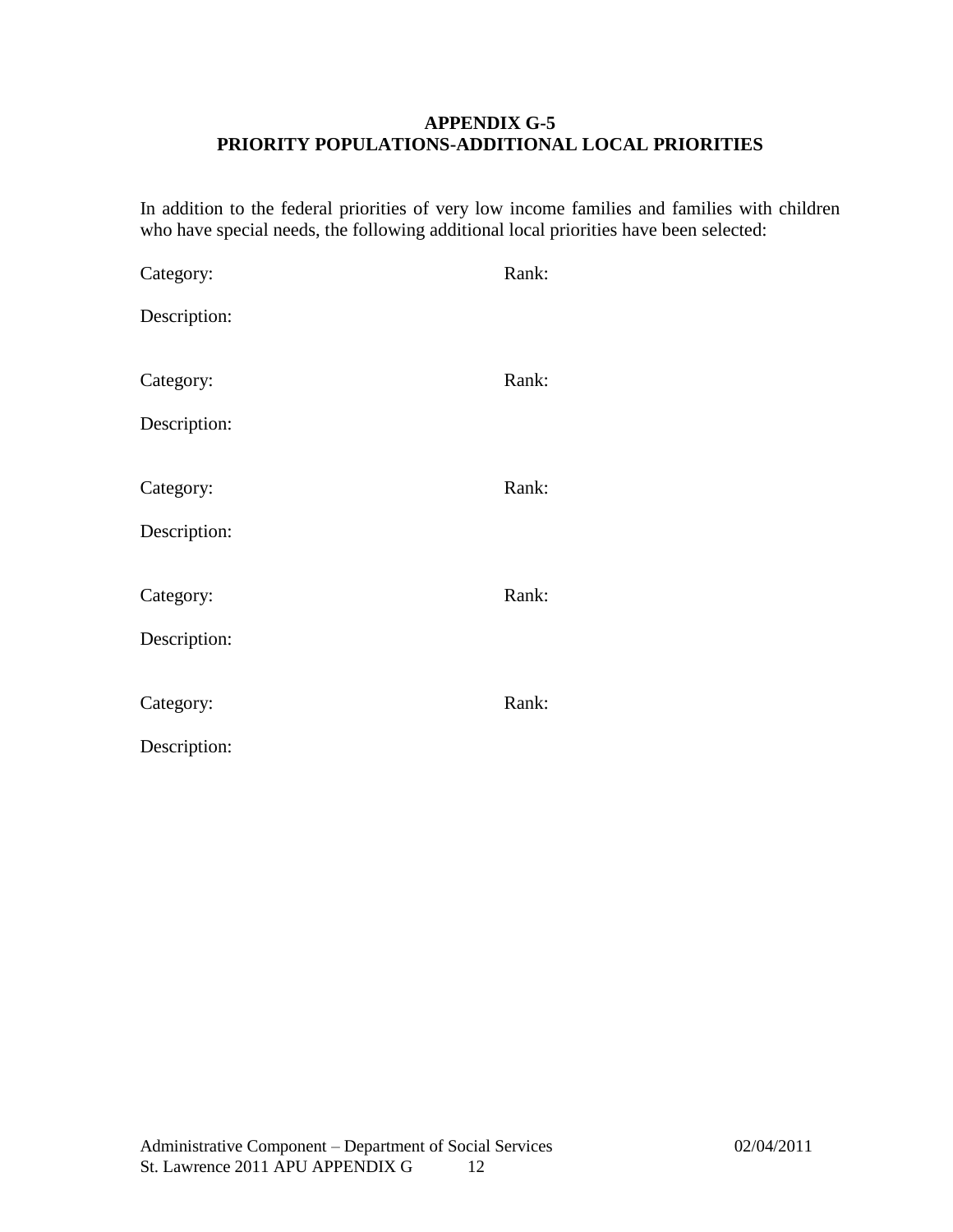# **APPENDIX G-6 FUNDING SET-ASIDES**

| <b>Total NYSCCBG Block Grant Amount Including Local</b><br><b>Funds</b> |    |  |
|-------------------------------------------------------------------------|----|--|
| Category:                                                               | \$ |  |
| Category:                                                               | \$ |  |
| Category:                                                               | \$ |  |
| Category:                                                               | \$ |  |
| Category:                                                               | \$ |  |
| Category:                                                               | \$ |  |
| Category:                                                               | \$ |  |
| <b>Total set asides</b>                                                 | \$ |  |

Describe for each category the rationale behind specific set-aside amounts out of the NYSCCBG (e.g. estimated number of children, etc.).

Category:

Category:

Category:

Category:

Category: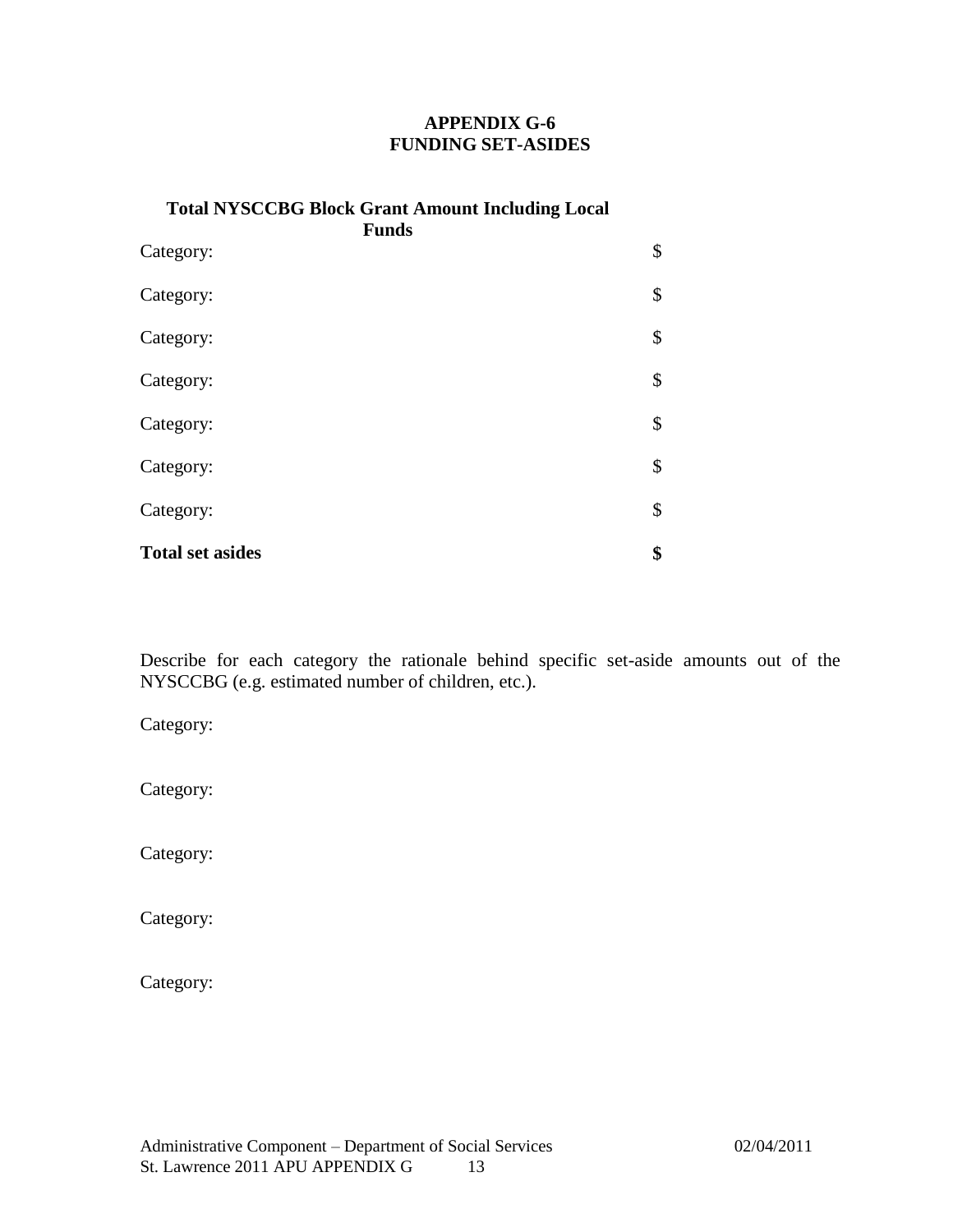# **APPENDIX G-6 (continued)**

The following amounts are set aside for specific priorities out of the Title XX block grant:

| Total set asides (Title XX) |  |
|-----------------------------|--|
| Category:                   |  |
| Category:                   |  |
| Category:                   |  |

Describe for each category the rationale behind specific set aside amounts out of the Title XX block grant (e.g. estimated number of children, etc.).

Category:

Category:

Category:

Category: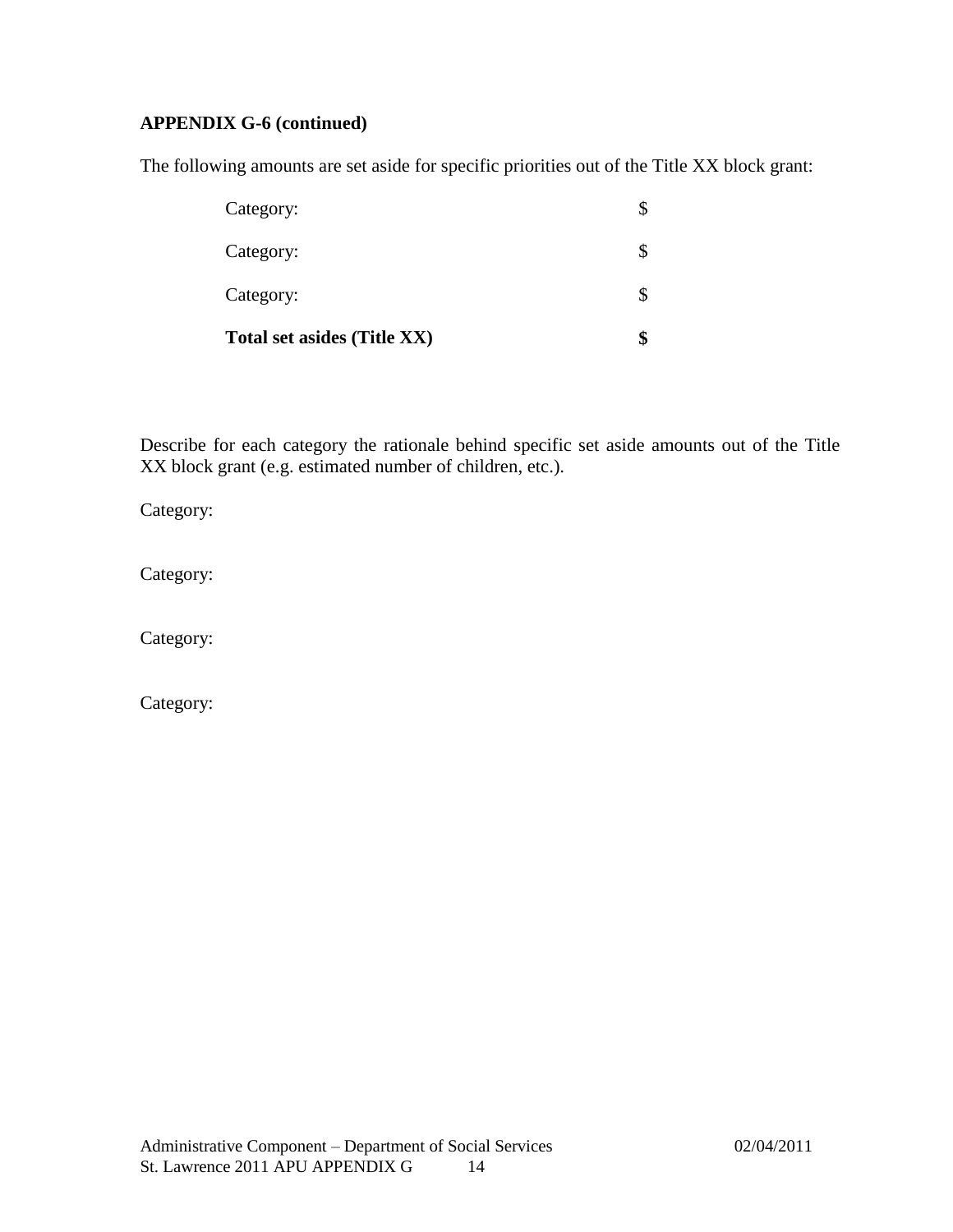# **APPENDIX G-7 TITLE XX CHILD CARE**

Projected total Title XX expenditures for plan duration: \$ **10,000**

Financial eligibility limits (percentage of State Income Standard) your district will apply based on family size. Maximum reimbursable limits are 275% for a family of 1 or 2, 255% for a family of 3, and 225% for a family of 4 or more. Districts that are utilizing Title XX funds only for child protective and/or preventive child care services must not enter financial eligibility limits as these services are offered without regard to income.

Family Size: (2) **200**% (3) **200**% (4) **200**%

Programmatic Eligibility for Income Eligible Families. (Check all that apply.)

| Title XX: | employment                            | education/training |
|-----------|---------------------------------------|--------------------|
|           | seeking employment                    | illness/incapacity |
|           | homelessness                          | domestic violence  |
|           | emergency situation of short duration |                    |
|           |                                       |                    |

 $\mathbf{1}$ participating in an approved substance abuse treatment program

Does your district apply any limitations to the programmatic eligibility criteria?  $\Box$  YES  $\boxtimes$  NO

(See Technical Assistance #1 for information on limiting eligibility.) If yes, describe eligibility criteria:

Does your district prioritize certain eligible families for Title XX funding?  $\Box$  YES  $\boxtimes$  NO

If yes, describe which families will receive priority:

Does your district use Title XX funds for child care for open child protective services cases?  $\boxtimes$  YES  $\Box$  NO

Does your district use Title XX funds for child care for open child preventive services cases?  $\boxtimes$  YES  $\Box$  NO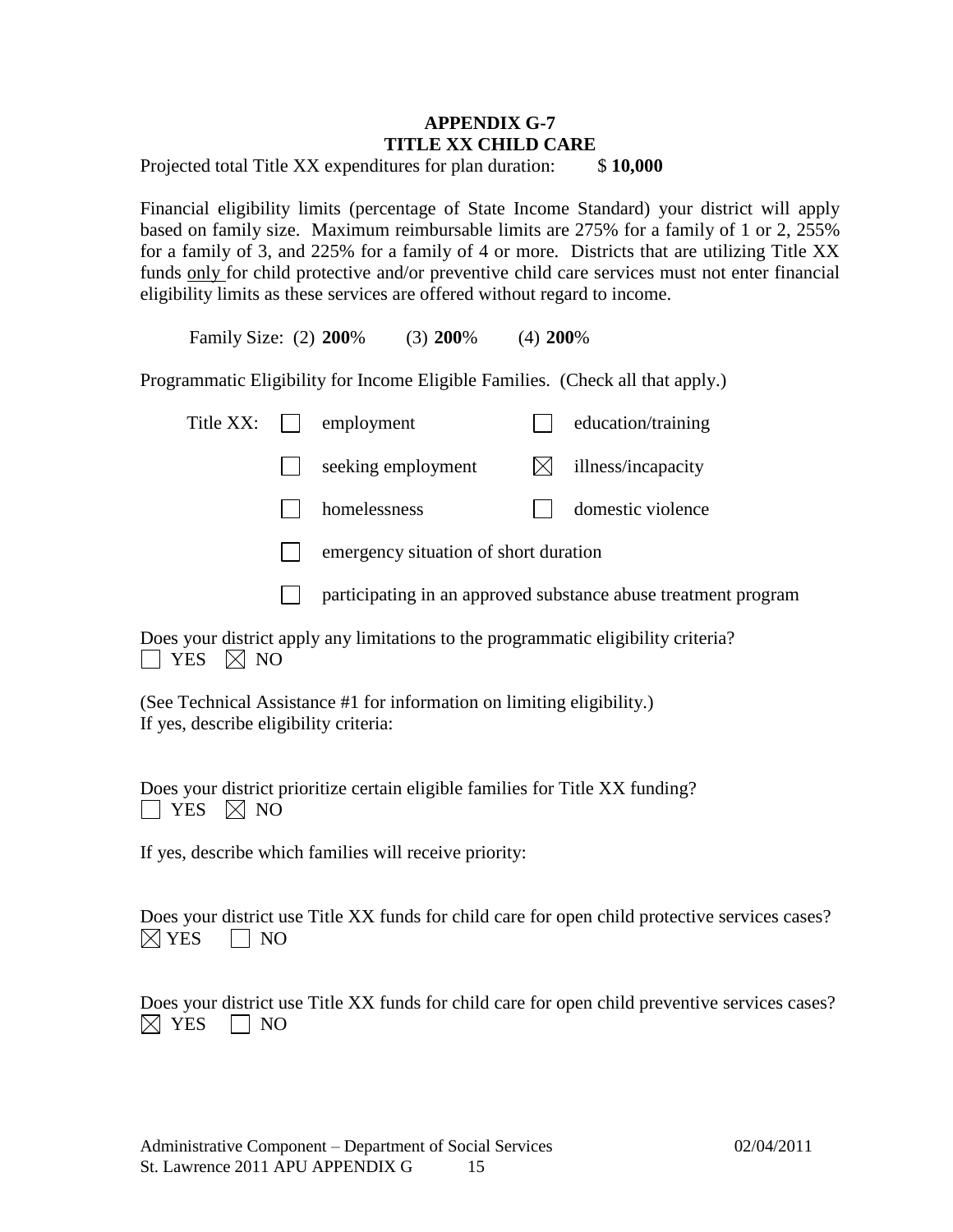# **APPENDIX G-8 ADDITIONAL LOCAL STANDARDS FOR CHILD CARE PROVIDERS**

The district may propose local standards in addition to the State standards for providers who will receive child care subsidies.

- 1. Described below are the additional local standards that will be required of providers as well as which providers must comply with each additional standard.
- 2. Described below are the methods and resources that will be utilized to determine that these additional local standards are being met.
- 3. Described below are the procedures the district will use to notify the Legally Exempt Caregiver Enrollment Agency as to whether or not the legally exempt provider is in compliance with the additional local standards. (Districts only need to describe this procedure if the additional local standard is applied to legally exempt child care providers.)
- 4. Described below is the justification for each additional standard.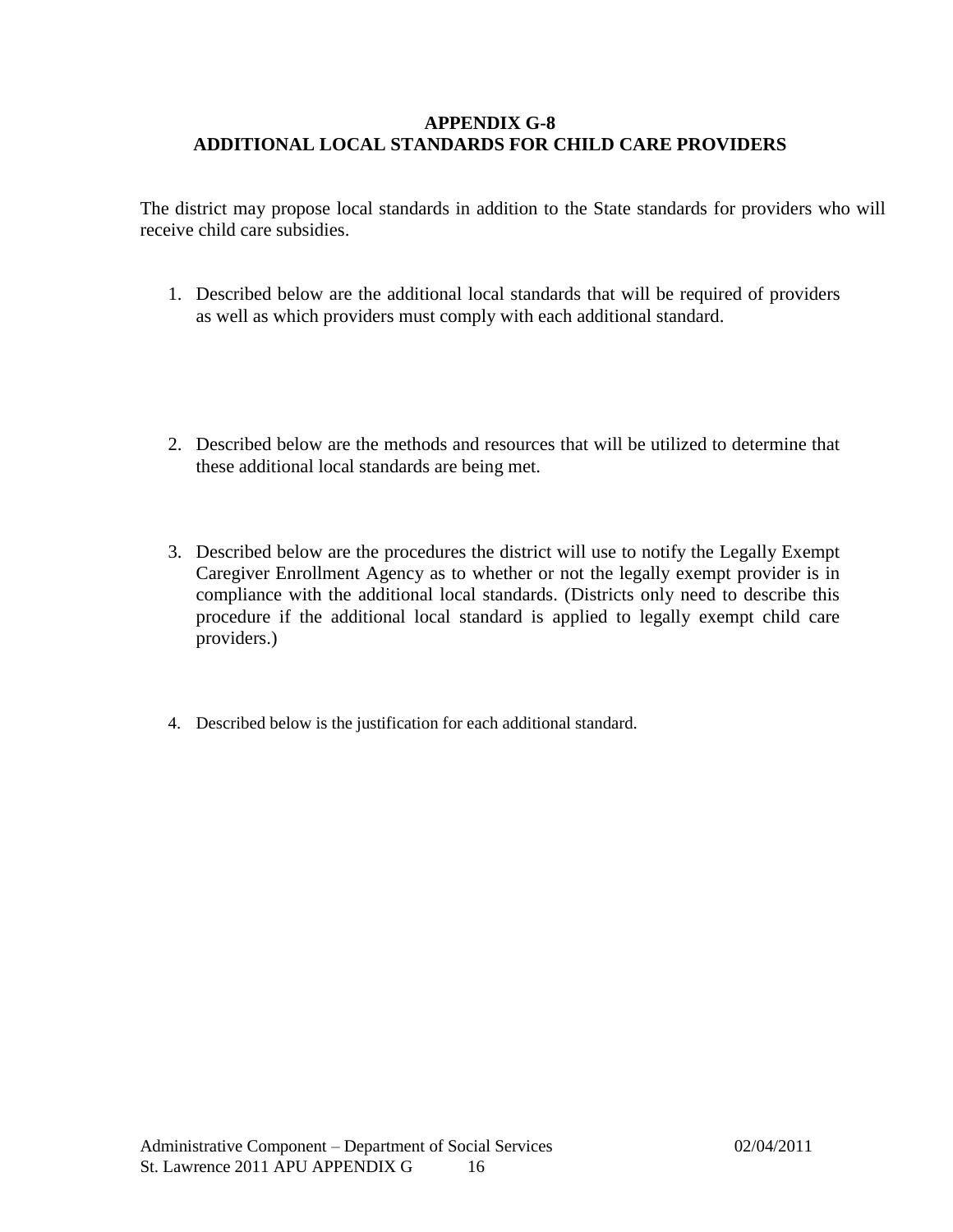# **APPENDIX G-9 PAYMENT TO CHILD CARE PROVIDERS FOR ABSENCES**

The following providers are eligible for payment for absences: (Check any that are eligible)

|                                                                                                                                               | Day Care Center        |  | <b>Legally Exempt Group</b> |  |
|-----------------------------------------------------------------------------------------------------------------------------------------------|------------------------|--|-----------------------------|--|
| $\mathbb{X}$                                                                                                                                  | Group Family Day Care  |  | School Age Child Care       |  |
| $\mathsf{IX}$                                                                                                                                 | <b>Family Day Care</b> |  |                             |  |
| Our district will only pay for absences to providers with which the district has a<br>contract or letter of intent. $\Box$ Yes $\boxtimes$ No |                        |  |                             |  |

Base period selected (check one)  $\Box$  3 months  $\Box$  6 months

Number of absences allowed during base period:

| <b>Period</b> | <b>Routine Limits</b><br>of days)<br>(# | <b>Extenuating</b><br><b>Circumstances</b><br>$(\# of days)$ | <b>Total Number of</b><br><b>Absences Allowed</b><br>$#$ of days) |
|---------------|-----------------------------------------|--------------------------------------------------------------|-------------------------------------------------------------------|
| In a month    |                                         |                                                              |                                                                   |
| Base period   |                                         | 18                                                           | 30                                                                |

List reasons for absences for which the district will allow payment:

### **Illness: If child was to be present and did not show up.**

List any limitations on the above providers' eligibility for payment for absences:

Note: Legally exempt family child care and in-home child care providers are **not** eligible to receive payment for absences.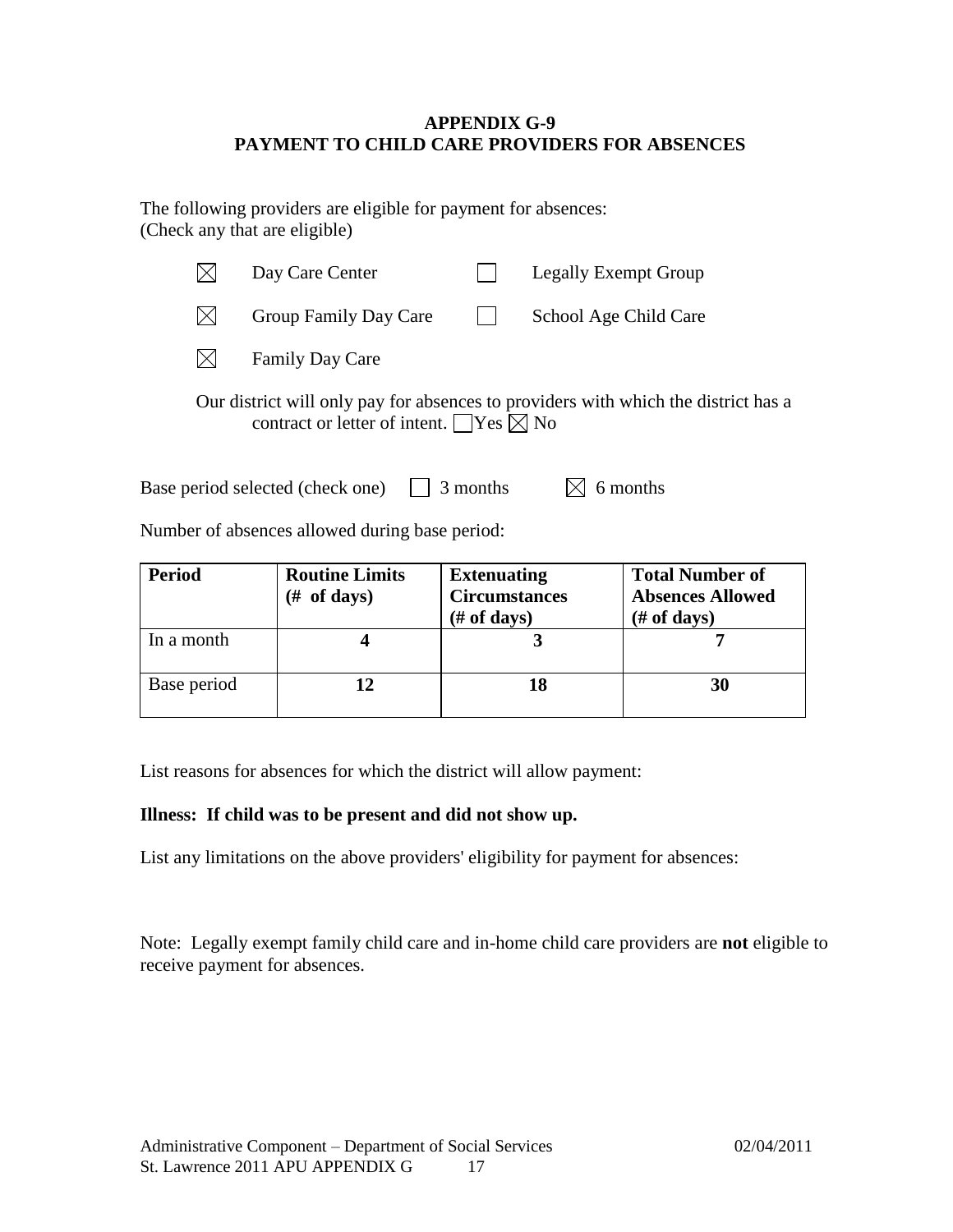# **APPENDIX G-10 PAYMENT TO CHILD CARE PROVIDERS FOR PROGRAM CLOSURES**

The following providers are eligible for payment for program closures:

| Day Care Center              | Legally Exempt Group  |
|------------------------------|-----------------------|
| <b>Group Family Day Care</b> | School Age Child Care |
| Family Day Care              |                       |

| Our district will only pay for program closures to providers with which the district has a |  |  |  |
|--------------------------------------------------------------------------------------------|--|--|--|
| contract or letter of intent. $\Box$ Yes $\Box$ No                                         |  |  |  |

Enter the number of days allowed for program closures (maximum allowable program closures is five days).

List the allowable program closures for which the district will provide payment.

Note: Legally exempt family child care and in-home child car providers are **not** allowed to be reimbursed for program closures.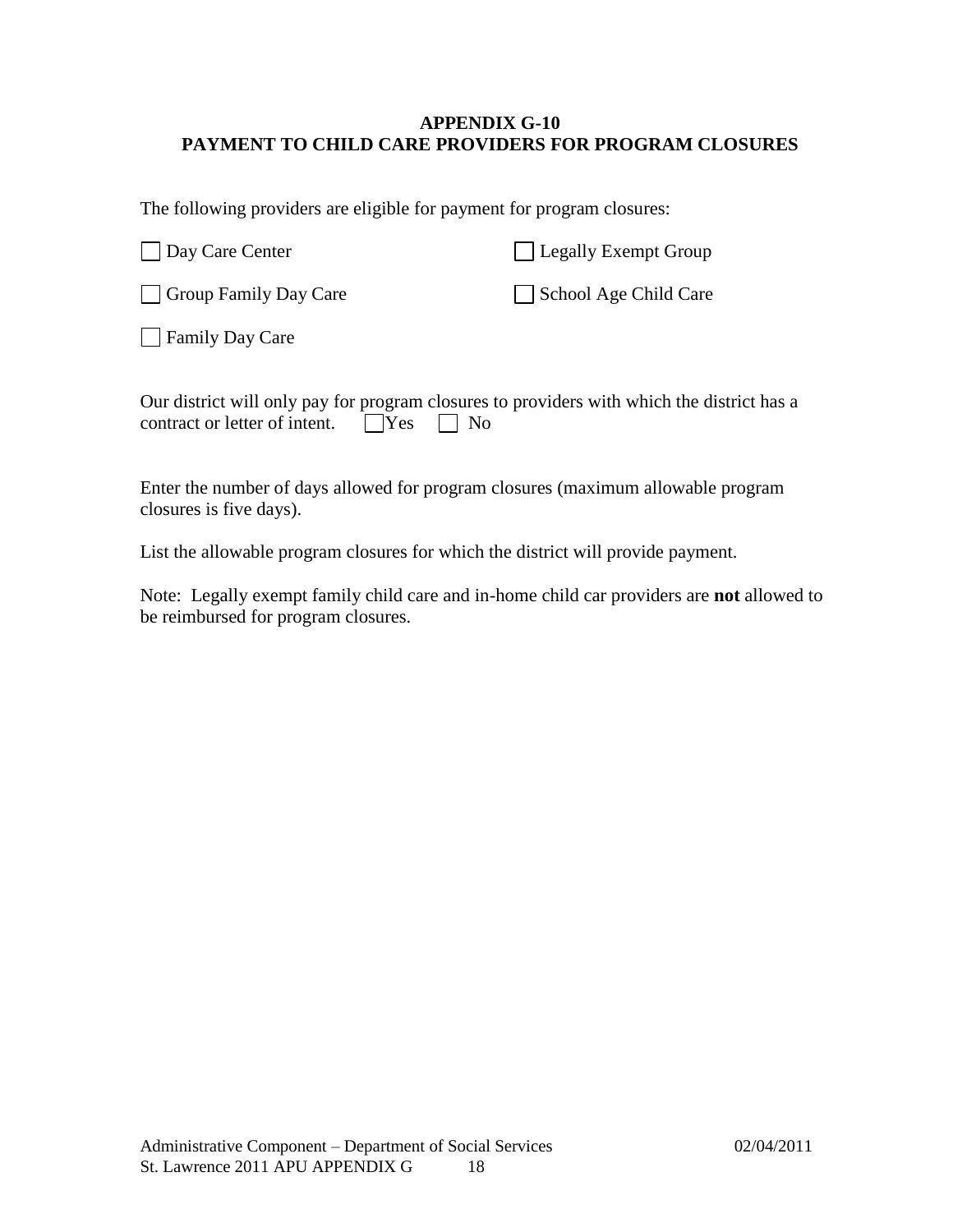# **APPENDIX G-11 TRANSPORTATION, DIFFERENTIAL PAYMENT RATES, ENHANCED MARKET RATES FOR LEGALLY EXMEPT, SLEEP**

# **Transportation**

Describe below under what circumstances and limitations if any your district will use to reimburse for transportation, what type of transportation will be reimbursed (public vs. private), and how much your district will pay (per mile or trip). Note if paying for transportation, Appendix F will need to reflect this choice.

**DSS provides transportation for any Protective or Children's Services eligible client who may not be able to get their child(ren) to day care. DSS pays taxis, DSS volunteer driver, commercial buses. Volunteer drivers are reimbursed at the State rate designated for that year.**

### **Differential Payment Rates**

Indicate below the percentage above the market rate your district has chosen.

Accredited Programs may receive a differential payment up to % above market rate.

Care during non-traditional hours may be paid up to % above market rate.

Limitations to the above differentials are as follows:

Payments may not exceed 15% above market rate. However, if your district wishes to establish a payment rate that is in excess of 15% above the applicable market rate must describe below why the 15% maximum is insufficient to provide access within the district to accredited programs and/or care provided during non-traditional hours.

### **Enhanced Market Rate For Legally-Exempt Family and In-Home Child Care Providers**

If a district elects to establish a payment rate that is in excess of the enhanced market rate for legally- exempt family and in-home child care providers who have annually completed 10 or more hours of training and the training has been verified by the legally-exempt care giver enrollment agency. The district must state the percentage above the market rate it proposes to use.

Our district is requesting to increase the legally-exempt enhanced market rate up to percent of the applicable registered family day care market rate. Market rate may not exceed 75 percent (75%) of the child care market rates established for registered family day care.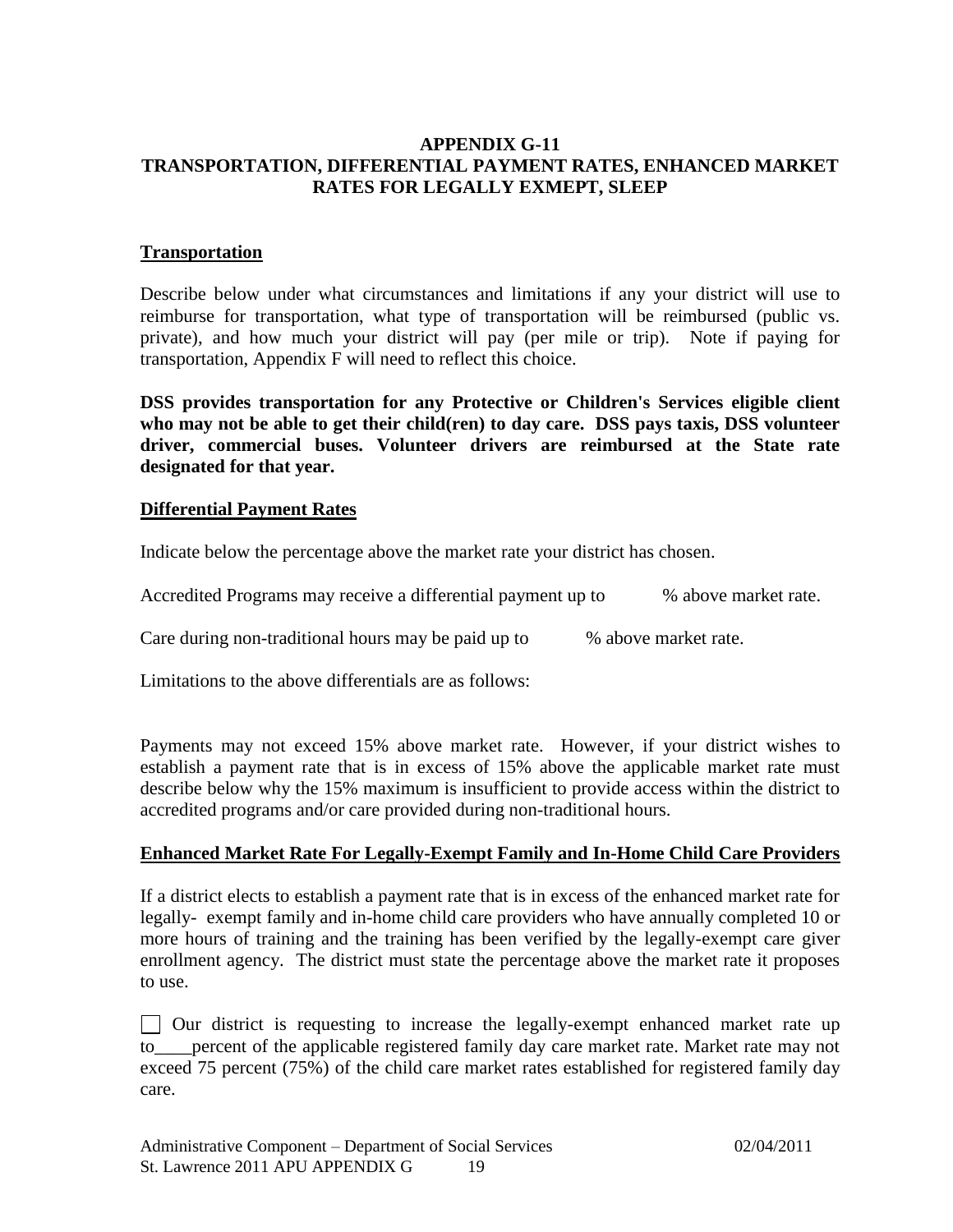A district that selects the option to increase the legally-exempt enhanced market rate must select one of the options listed below for implementation of the legally-exempt enhanced market rate:

 $\Box$  for all legally-exempt family and in-home child care providers that have been approved by the applicable legally-exempt caregiver enrollment agency; or

for those legally-exempt family and in-home child care providers who were receiving the enhanced rate on the date of the regulations, but only for the remainder of their current oneyear enrollment period; or

 $\Box$  for those legally-exempt family and in-home child care providers who were receiving the enhanced rate on the date of the regulations, for the remainder of the time they remain enrolled and continue to meet the ten-hour annual training requirement.

# **Sleep**

The following describes the standards that will be used in evaluating whether or not to pay for child care services while a parent or caretaker that works a second or third shift sleeps and any limitations pertaining to payment:

### **We pay for sleep time according to market rates.**

Indicate the number of hours allowed by your district (maximum number of hours allowed is eight). **Up to 8 hours.**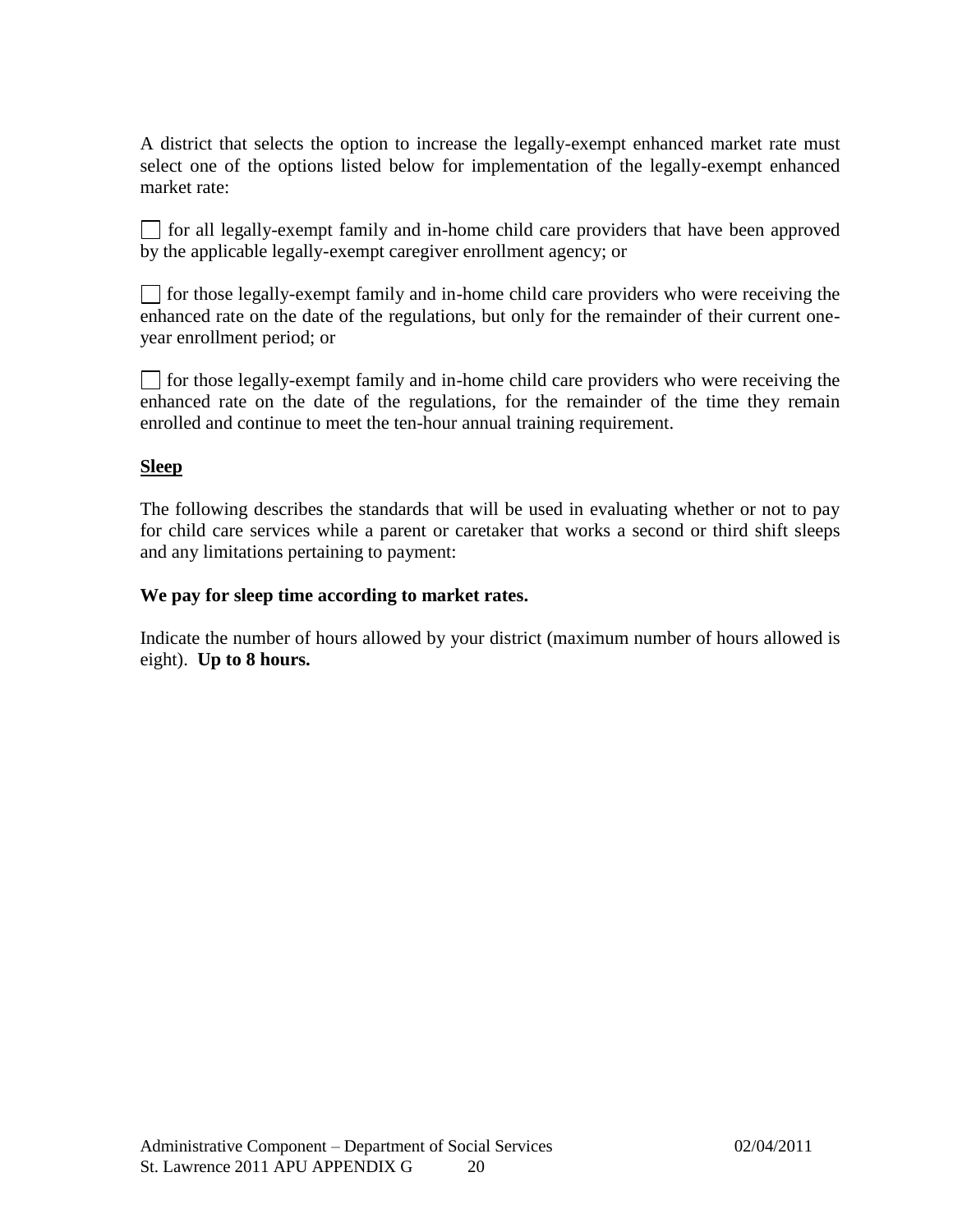### **APPENDIX G-12 CHILD CARE EXCEEDING 24 HOURS, CHILD CARE SERVICES UNIT, WAIVERS, BREAKS IN ACTIVITIES**

Child Care Exceeding 24 Hours

Child care services may exceed 24 consecutive hours when such services are provided on a short-term emergency basis or in other cases where the caretaker's approved activity necessitates care for 24 hours on a limited basis.

Describe any limitations for payment of child care services that exceed 24 consecutive hours.

### **Child Care Services Unit**

The Child Care Service Unit is the basis upon which a district will determine which household and/or family members should be counted in determining family size and countable family income.

Our district will include the following in the Child Care Services Unit (check which ones apply).

|  | 18 year old |  |
|--|-------------|--|

18 year old 19 year old 20 year old

# **-OR-**

Our district will include only the following in the Child Care Services Unit when it will benefit the family (check which ones apply).

 $\boxtimes$  18 year old  $\boxtimes$  19 year old  $\boxtimes$  20 year old

Describe the criteria your district will use to determine whether or not an 18, 19 or 20 year old is included in the Child Care Services Unit. **Still attending school full time or emotionally, physically disabled and not receiving SSI.**

### **Waivers**

Districts have the authority to request a waiver of any regulatory provision that is nonstatutory. Describe and justify why your district is requesting a waiver.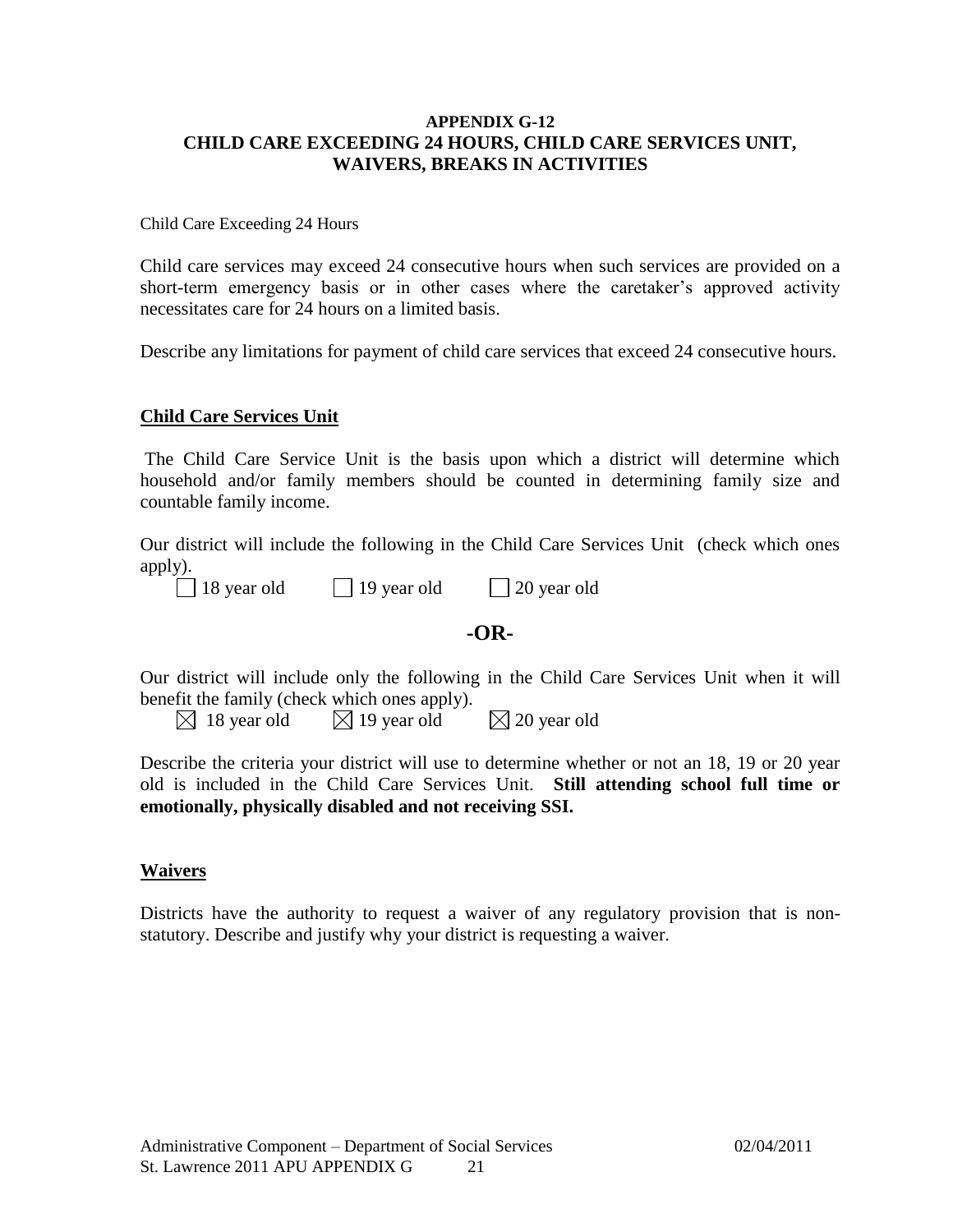# **Breaks in Activities**

Districts may pay for child care services for low income families during breaks in activities for a period not to exceed two weeks or for a period not to exceed one month where child care arrangements would otherwise be lost and the subsequent activity is expected to begin within that period (check one).

 $\boxtimes$  two weeks  $\Box$  four weeks

Districts may provide child care services while the caretaker is waiting to enter an approved activity or employment or on a break between approved activities. The following low income families are eligible for child care services during a break in activities (check any that are eligible):

 $\Box$  entering an activity  $\Box$  waiting to begin employment  $\boxtimes$  break between activities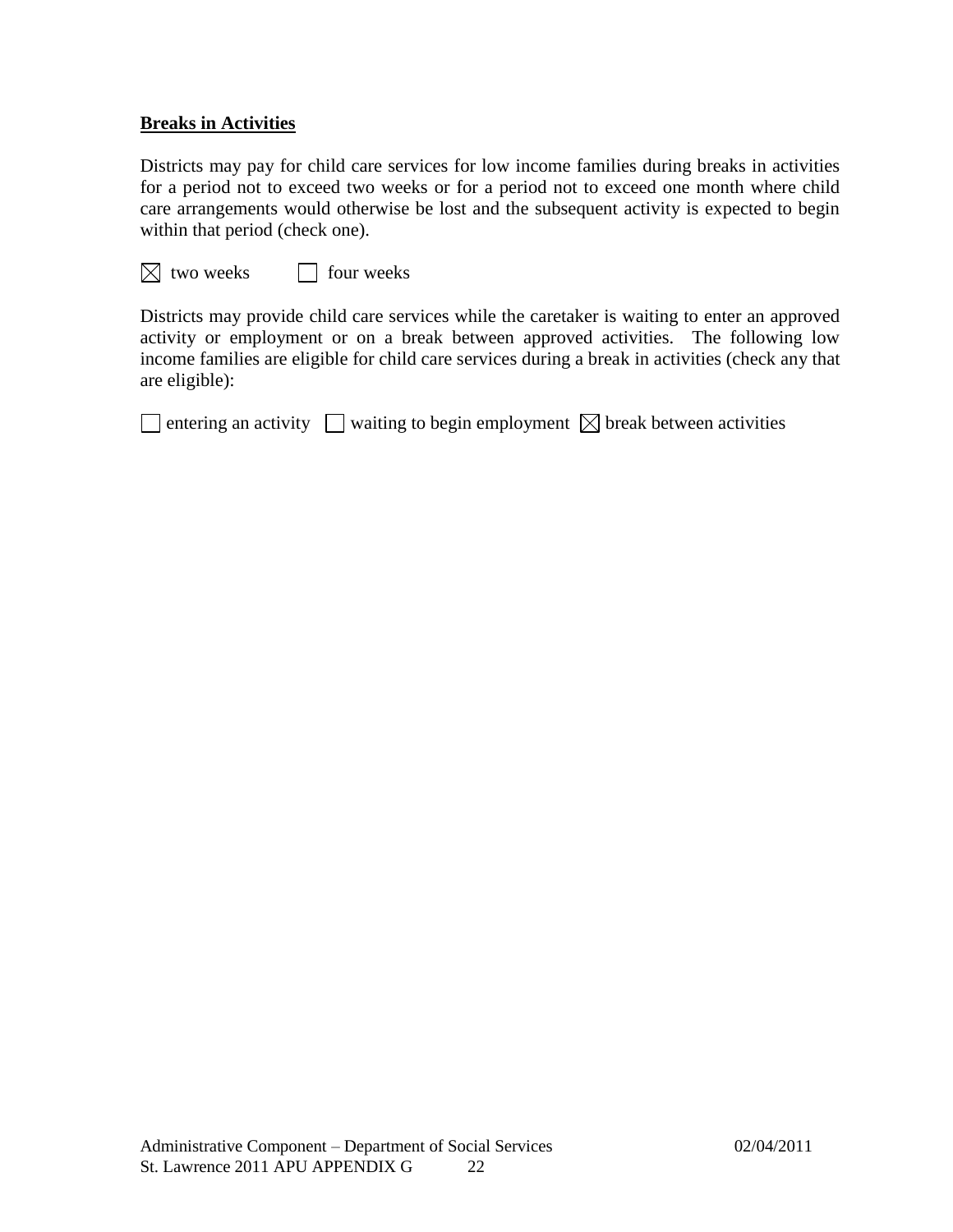# **APPENDIX H ANNUAL PLAN UPDATE CHECKLIST ADMINISTRATIVE COMPONENT – LOCAL DEPARTMENT OF SOCIAL SERVICES**

### **St. Lawrence County**

All Local Department of Social Services are required to complete this checklist. For each item below, please indicate by marking "YES" or "NO" whether there are any changes to report. For each item that is answered "Yes" or where a "NO" response is not an option, a written response is required clearly indicating what has changed and reason for the change. Reponses should be attached on separate page and added at the end of this appendix. . Please note that Appendices G-1 must be completed.

| <b>YES</b>  | $\overline{NO}$ |                                                                                                           |
|-------------|-----------------|-----------------------------------------------------------------------------------------------------------|
|             |                 | I.<br><b>Financing Process</b><br>General Information<br>a <sub>z</sub>                                   |
|             |                 | b. Purchase of Services                                                                                   |
|             |                 | c. Performance or Outcome Based Provisions                                                                |
|             |                 | П.<br><b>Monitoring Procedures</b>                                                                        |
|             |                 | III. Appendices                                                                                           |
|             |                 | a. AC-LDSS Appendix A – Legal Assurances (REQUIRED)                                                       |
|             |                 | b. Appendix $B -$ Summary of Memorandum of Understanding with the                                         |
|             |                 | District Attorney's Office for Child Protective Services<br>Appendix C – Estimate of Persons to be Served |
|             |                 | $c_{\cdot}$<br>Appendix D – Non-Residential Services to Victims of Domestic<br>d.                         |
|             |                 | Violence                                                                                                  |
|             | $\boxtimes$     | e. Appendix E - Chafee Foster Care Independence Program Use of                                            |
|             |                 | <b>Allocations</b>                                                                                        |
| $\boxtimes$ |                 | Appendix F – Department of Social Services – Program Information<br>f.                                    |
|             |                 | Matrix (REQUIRED)<br>Appendix G – Child Care                                                              |
|             |                 | g.<br>1. Appendix $G-1$ – Administration                                                                  |
|             |                 | 2. Appendix G-2 – Other Eligible Families if Funds are Available                                          |
|             |                 | Appendix G-3 - Reasonable Distance, Very Low Income,<br>3.                                                |
|             |                 | Family Share, Case Closings and Case Openings, and Fraud and                                              |
|             |                 | <b>Abuse Control Activities</b>                                                                           |
|             |                 | 4. Appendix G-4 – Districts Options                                                                       |
|             |                 | Appendix G-5 – Priority Populations<br>5.<br>Appendix G-6 - Funding Set-Asides<br>6.                      |
|             |                 | 7. Appendix G-7 – Title XX Child Care                                                                     |
|             | MMMM            | 8. Appendix G-8 - Additional Local Standards for Child Care                                               |
|             |                 | Providers                                                                                                 |
|             |                 | 9. Appendix G-9 – Payment to Child Care Providers for Absences                                            |

Administrative Component – Department of Social Services 02/04/2011 St. Lawrence 2011 APU APPENDIX G 23